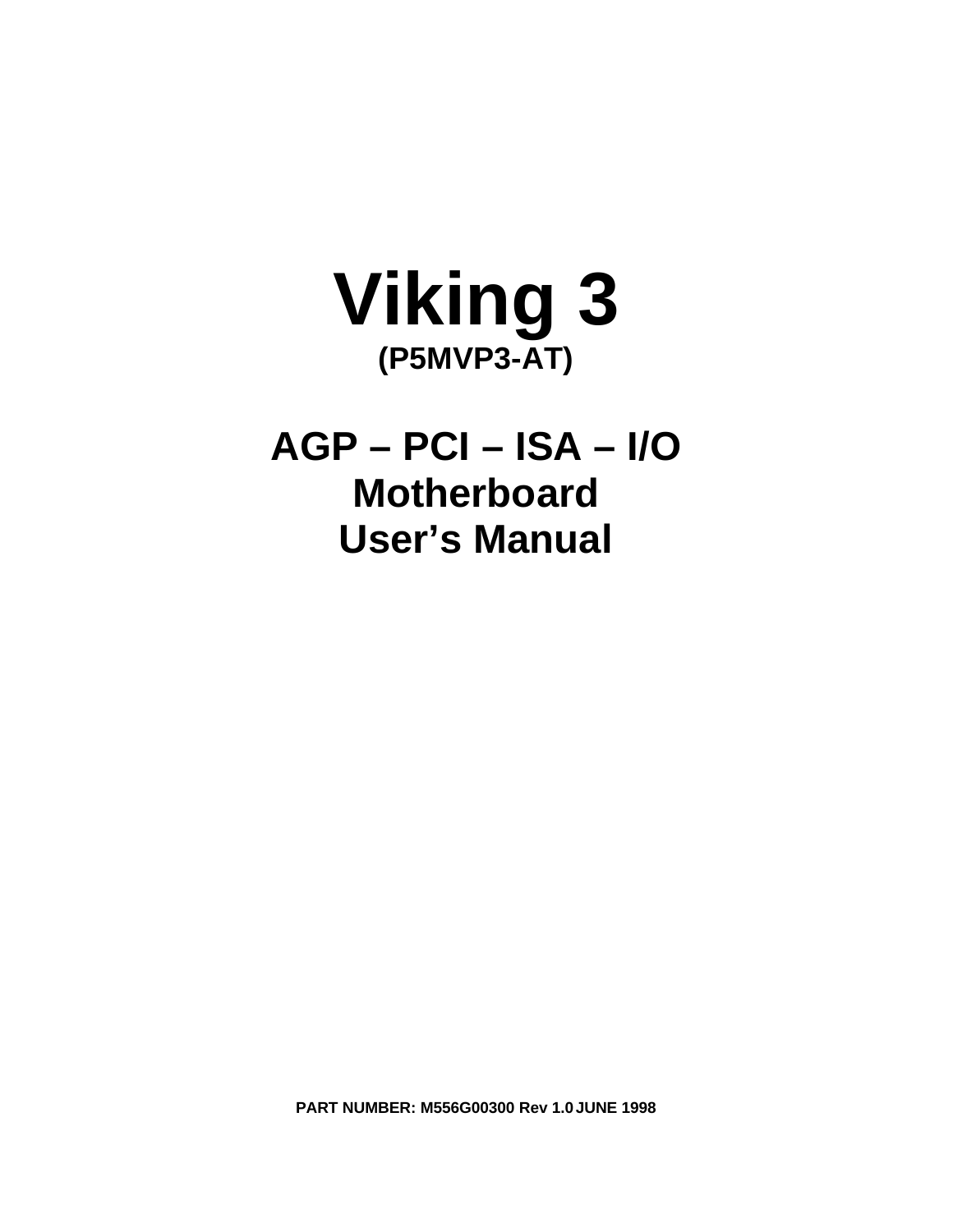# **TABLE OF CONTENTS**

| 1. |     | <b>SPECIFICATIONS</b>                    | 2              |
|----|-----|------------------------------------------|----------------|
| 2. |     | <b>INSTALLATION GUIDE</b>                | 3              |
|    | 2.1 | <b>Jumper Description</b>                | 3              |
|    |     | 2.2 Processor Installation               | 4              |
|    |     | 2.3 DIMM Memory Installation             | $\overline{4}$ |
|    |     | 2.4 Mounting the Motherboard in the Case |                |
|    |     | and Connecting the Cables                | 4              |
| 3. |     | <b>JUMPER SETTINGS</b>                   | 6              |
|    | 3.1 | <b>CPU Voltage Settings</b>              | 6              |
|    |     | 3.2 CPU Jumper Settings                  | 6              |
|    |     | 3.3 SDRAM Clock Settings                 | $\overline{7}$ |
|    |     | 3.4 Special Function Jumpers             | $\overline{7}$ |
|    |     | 3.5 Power Supply                         | 8              |
|    |     | 3.6 Multifunction Connector              | 8              |
|    |     | 3.7 Memory Size                          | 8              |
|    | 3.8 | Jumper Layout Chart                      | 9              |
| 4. |     | <b>AWARD BIOS SETUP</b>                  | 10             |
|    |     | 4.1 Entering Setup                       | 10             |
|    |     | 4.2 Main Menu                            | 10             |
|    |     | 4.3 Standard CMOS Setup                  | 11             |
|    |     | 4.4 BIOS Features Setup                  | 14             |
|    | 4.5 | <b>Chipset Features Setup</b>            | 16             |
|    |     | 4.6 Power Management Setup               | 17             |
|    |     | 4.7 PnP/ PCI Configuration Setup         | 19             |
|    | 4.8 | <b>Load BIOS Defaults</b>                | 20             |
|    | 4.9 | <b>Load Setup Defaults</b>               | 20             |
|    |     | 4.10 Integrated Peripherals              | 21             |
|    |     | 4.11 Supervisor and User Password        | 22             |
|    |     | 4.12 IDE Hard Drive Auto Detection       | 23             |
|    |     | 4.13 Save and Exit Setup                 | 23             |
|    |     | 4.14 Exit Without Saving                 | 23             |
|    |     |                                          |                |

## **5. Troubleshooting** 24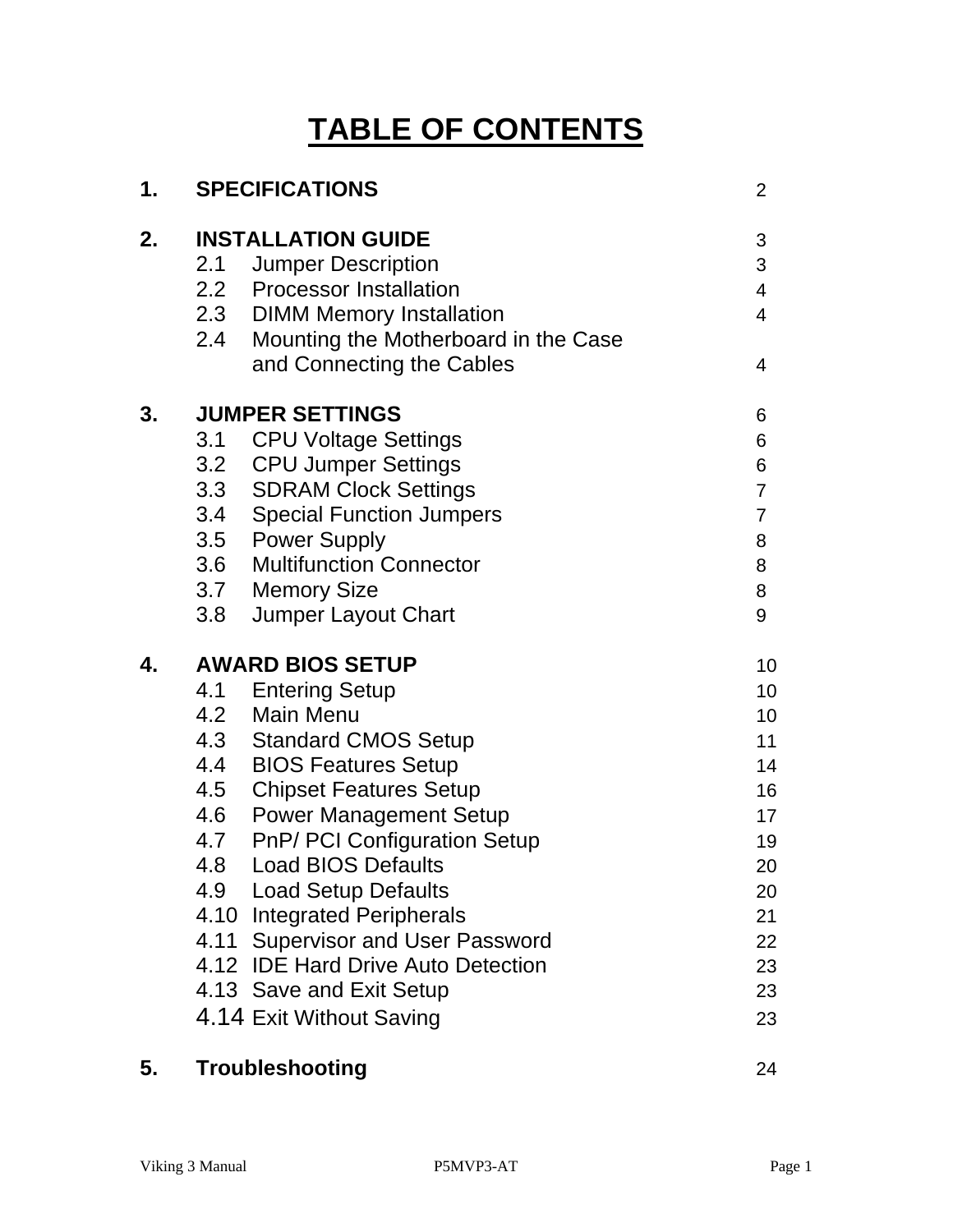# *SPECIFICATIONS*

## 1. P5MVP3-AT Specifications

| <b>CPU</b>      | <b>CPU Support</b>    | Intel Pentium /P54C/P54CS/P55C(MMX)          |
|-----------------|-----------------------|----------------------------------------------|
|                 |                       | Cyrix 6x86/6x86L/6x86MX/M II                 |
|                 |                       | AMD K5/K6/K6-2                               |
|                 | <b>CPU Speed</b>      | P54C:90/100/120/133/150/166/200MHz;          |
|                 |                       | P55C:166/200/233/266/300MHz;                 |
|                 | <b>System Speed</b>   | 60/66/75/83/100MHz                           |
| <b>BIOS</b>     | <b>BIOS</b>           | 1MB BIOS; PnP Compliant                      |
|                 | <b>BIOS ROM</b>       | Flash Memory                                 |
| <b>CACHE</b>    | Internal(L1)          | <b>Write Back</b>                            |
|                 | External(L2)          | Pipe-line Burst Write Back SRAM(512K)        |
| <b>MEMORY</b>   | <b>DRAM Size</b>      | From 4MB up to 768MB                         |
|                 | <b>DRAM Module</b>    | DIMM x 3 of 168 Pin for Sync. DRAM(3.3V Non- |
|                 |                       | Buffer or 3.3V EDO)                          |
|                 |                       | Data Path 64 Bit Wide                        |
| <b>On Board</b> | <b>I/O Function</b>   | <b>Local Bus Enchanced Dual-Channel IDE</b>  |
| 1/O             |                       |                                              |
|                 |                       | Bus Master PCI IDE / Mode 4 Support,         |
|                 |                       | Ultra DMA-33 Mode Supports.                  |
|                 |                       | <b>ECP/EPP Parallel Port</b>                 |
|                 |                       | 2 Serial Port                                |
|                 |                       | IR Function (Optional)                       |
|                 |                       | FDD Support                                  |
| <b>GREEN</b>    | <b>SYSTEM</b>         | SMM Control, ACPI                            |
|                 | <b>VGA</b>            | <b>Control of DPMS</b>                       |
| <b>SLOT</b>     | <b>Expansion Slot</b> | 16 Bit ISA x 3                               |
|                 |                       | 32 Bit PCI x 4 (4 Master Support)            |
|                 | <b>AGP</b>            | 1 AGP                                        |
|                 | <b>Memory</b>         | DIMM x 3                                     |
| <b>USB</b>      |                       | Two USB Ports (Optional Cable Must Be        |
|                 |                       | Purchased)                                   |
| <b>Mouse</b>    |                       | PS/2 Mouse / Serial Mouse                    |
| Keyboard        | <b>Keyboard CNN</b>   | AT Keyboard (PS/2 Keyboard Optional)         |
| <b>Others</b>   | <b>Main Chipset</b>   | VIA MVP3 Chipset                             |
|                 | I/O Chipset           | <b>SMC669</b>                                |
|                 | LM75/W8378D           | <b>OPTIONAL</b>                              |
|                 | <b>PCB Size</b>       | 220mm x 230mm x 1.6mm, 4 layers              |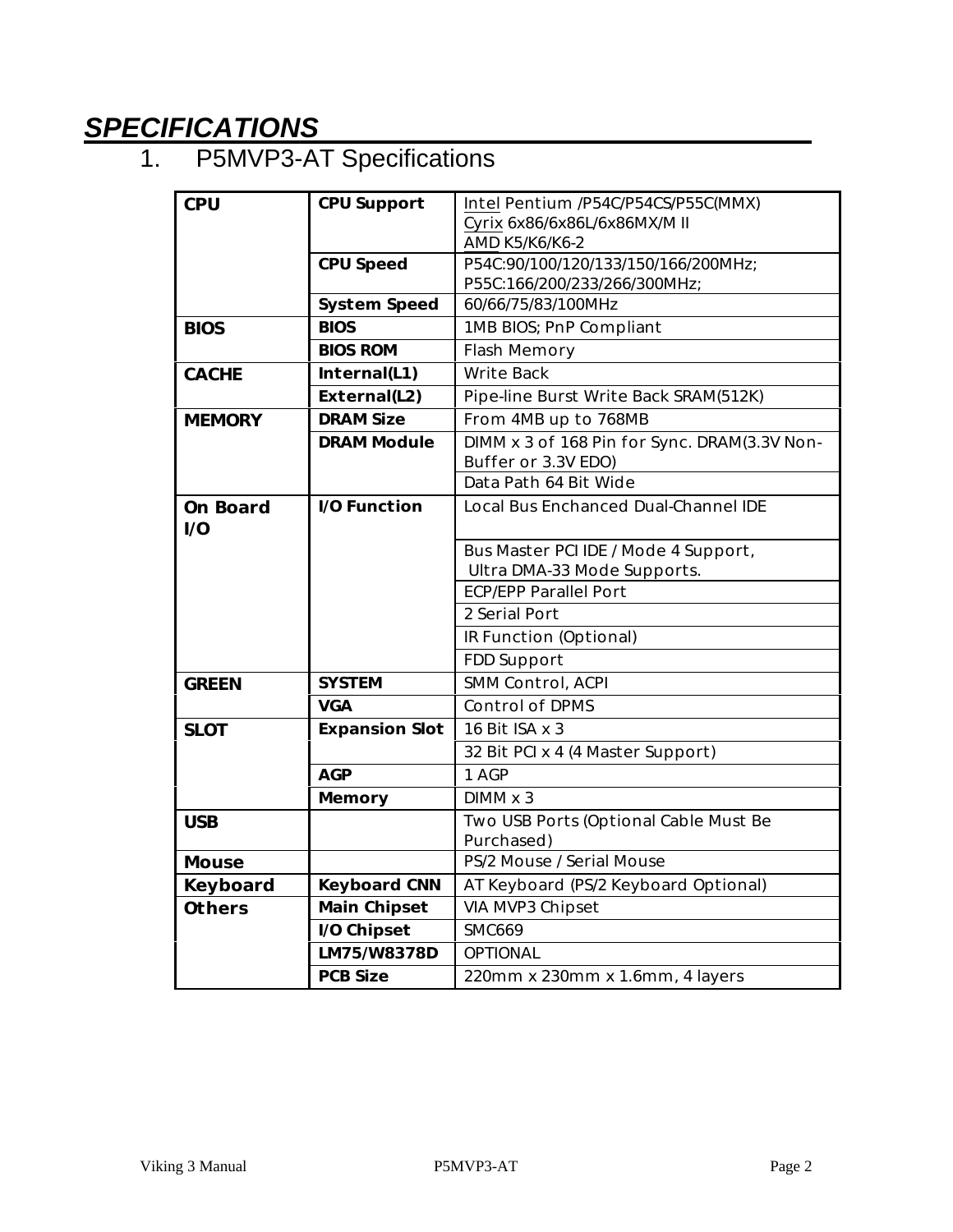## 2. Installation Guide

Please follow these steps for proper installation of your high quality EFA motherboard into your system:

- A. Set the jumpers on the motherboard of the type of CPU you will be installing.
- B. Install the Central Processing Unit (CPU or processor).
- C. Install the DIMM (Dual Inline Memory Modules).
- D. Mount the motherboard in the case.
- E. Connect all cables and wires to the motherboard.
- F. Install the expansion cards.

*Warning***: The motherboard and other components contain many IC (Integrated Circuit) chips. To protect them against damage from static electricity, please pay attention to the following precautions whenever you are working with computer components:**

- 1. Unplug the power connector whenever you are working on the interior of the computer.
- 2. Hold the motherboard, peripherals, and components by the edges and try not to touch the IC chips, leads and circuitry.
- 3. If possible, use a grounded wrist strap when handling the components and place them on a grounded anti-static pad or anti-static bag when they are pulled from the computer.

## 2.1 Jumper Description

Many hardware settings are made through the use of jumper caps connecting the jumper pins (see the following figures). There are various jumper pins on the motherboard such as two, three six and eight pin jumpers.



Please refer to the "Table of Jumper Settings" in the manual. For jumper examples, see below:



*Note: Pin # 1 and the last pin for all the jumpers are silk-screened on the motherboard.*

You should now set the jumpers for the voltage, clock ratio, system clock and CPU type. Please refer to the Jumper Settings section of this manual.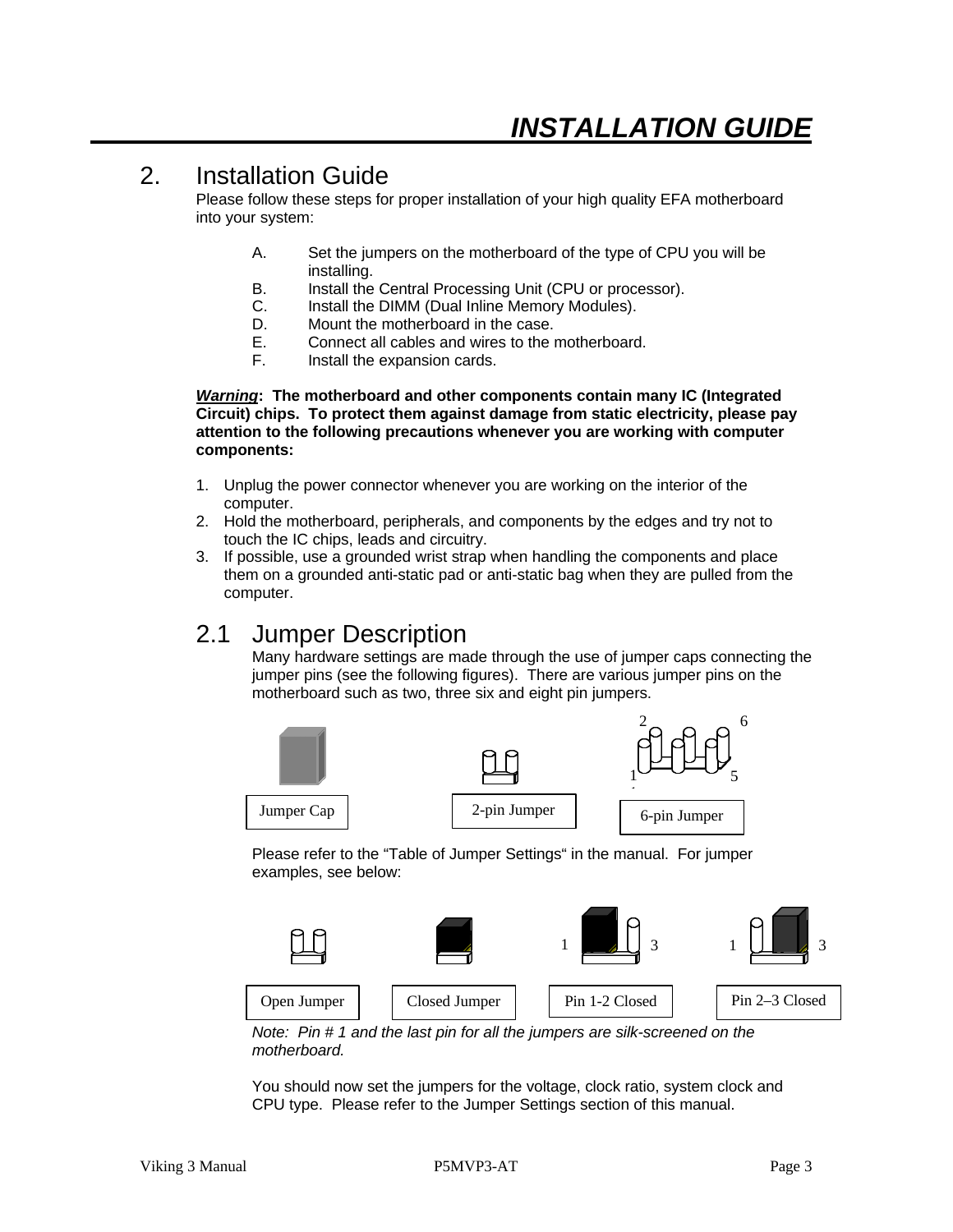# *INSTALLATION GUIDE*

### 2.2 Processor Installation

Before putting the CPU into the CPU ZIF socket, lift up the locking bar on the side of the socket, making sure that Pin 1 of the CPU (the corner with the notch) is facing towards the notch on the CPU socket. Press the CPU firmly into the socket making sure that it is firmly seated. Continue to push down on the CPU while lowering the locking bar to lock the CPU in place.

**It is always necessary to use a reliable CPU cooling fan with a heat sink. Most fans will snap onto the ZIF socket.**

### 2.3 DIMM Memory Installation

To install a DIMM module, simply line the notches of the module up with the notches in the DIMM socket on the motherboard and push the module into the socket and lock the plastic clips on the ends of the socket. DIMM memory can be added one at a time.

### 2.4 Mounting the Motherboard in the Case and Connecting the Cables

#### **Mounting the Motherboard**

Line up the keyboard connector on the motherboard with the keyboard hole on the case. This should also help you in lining up the mounting holes on the motherboard. Then use screws to mount the motherboard into the case.

#### *Note: It is important that the motherboard is secure and does not touch the bare metal of the case. This could cause the motherboard to short.*

#### **Power Cable (AT Power Supply)**

Insert the P8 and P9 power cable connectors from the power supply into the power socket on the motherboard. Make sure the ground (the black cable) on both P8 and P9 are next to each other in the center when the cables are connected to the motherboard. When inserting the power cables, tilt the P8 and P9 connectors at 45-degree angle until it aligns with the notches on the power socket on the motherboard. Then, tilt the cables back to a 90-degree angle and push them down into the socket.



### **Power Cable (ATX Power Supply)**

Line up the clip on the power cable's connector with the notch on the ATX jack on the motherboard and insert the cable in the jack.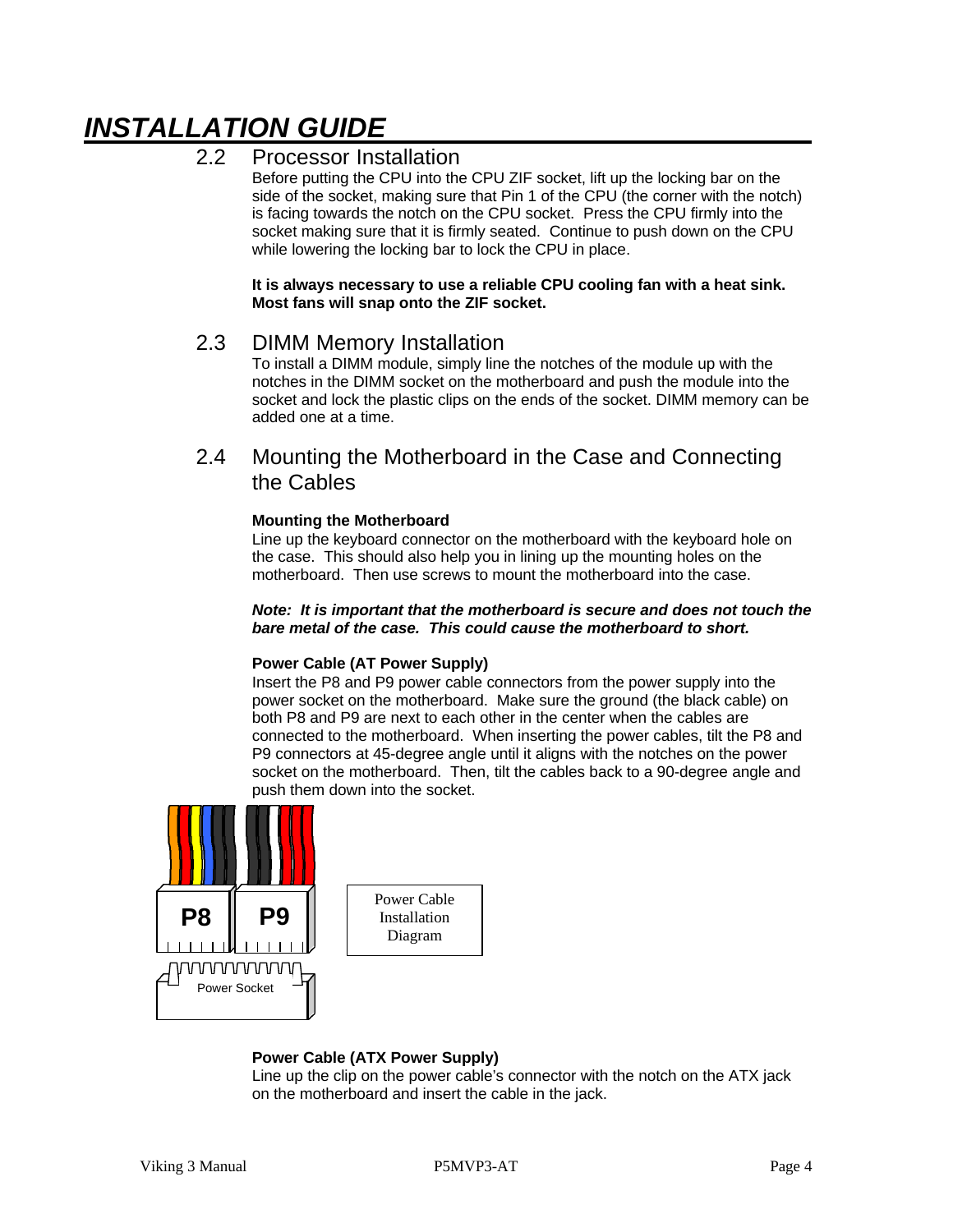# *INSTALLATION GUIDE*

#### **Floppy Drive Interface (34-pin block)**

Connect the floppy ribbon cable's single connection end to the motherboard and then connect the two plugs on the other end of the cable to the floppy drive(s). To identify which way to install the cable, make sure that the red stripe on the cable is connected to pin 1 on the floppy drive and pin 1 on the floppy interface on the motherboard. Pin 1 on the floppy drive is located closest to the power pins on the floppy drive.



#### **Primary / Secondary IDE Interface (two 40-pin blocks)**

Connect the IDE ribbon cable's single connection end to the motherboard and then connect the two plugs at the other end of the cable to the hard drive(s) and/or CD-ROM drive(s). If you have more than one hard drive, you can connect them in a "daisychained" manner (one as a "master" drive and one as a "slave" drive on the primary or secondary IDE channel).

*Note: Make sure the master and slave jumpers on the hard drive or other IDE device is set correctly. You may need to refer to your hard drive or other IDE device's documentation to identify the correct jumper settings.*

#### **Serial Ports Interface (COM 1 / COM 2), Parallel Port Interface (LPT1) and PS/2 Mouse Interface**

On the provided serial port cables, connect the 9-pin Port cable to the COM 1 interface on the motherboard and connect the 25-pin Port cable to COM 2 interface on the motherboard. Then connect the 25-pin female Parallel Port cable to Parallel Port interface on the motherboard. The PS/2 Port cable will also be connected to the PS/2 interface on the motherboard.

*NOTE: Please make sure the red strip on the cable is always connected to the pin 1 (toward power supply socket) on all of the interfaces. You can always refer to the Jumper Layout Chart to see where pin 1 is located for any interface on the motherboard. Pin 1 is identified by the small, white triangle in the interfaces themselves.*

#### **USB Port Interface (optional assembly)**

If you have obtained the optional USB Port Interface, then connect the cable to the USB interface on the motherboard.

Pin 1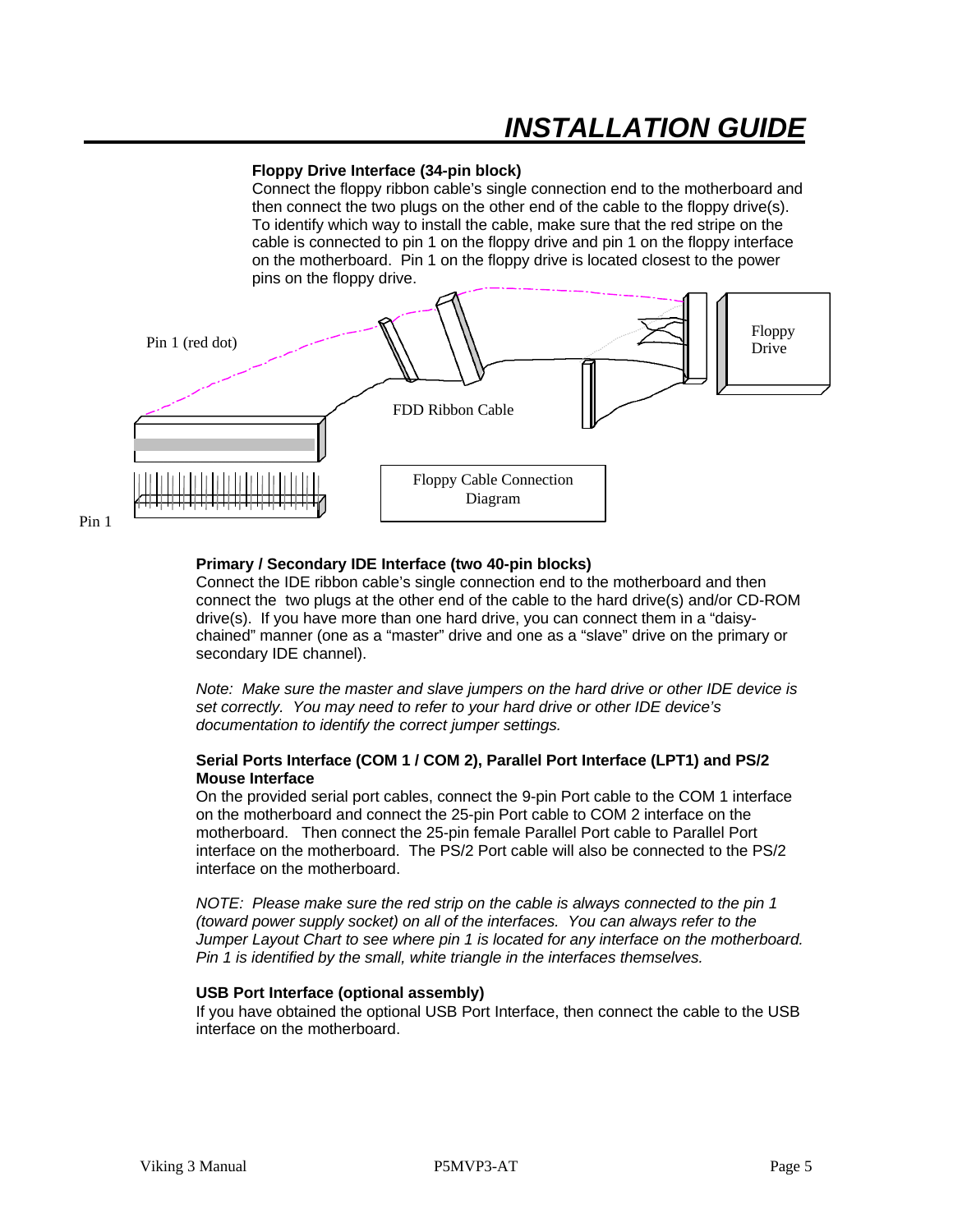# *JUMPER SETTINGS*

3. Jumper Settings

## 3.1 CPU Voltage Settings

| ັ                        | ັ          |            |             |            |
|--------------------------|------------|------------|-------------|------------|
| <b>CPU VOLTAGE (JP3)</b> | A          | в          | $\mathbf C$ | D          |
| 2.2V                     | <b>OFF</b> | ON         | <b>OFF</b>  | <b>OFF</b> |
| 2.5V                     | <b>ON</b>  | <b>OFF</b> | ON          | <b>OFF</b> |
| 2.8V                     | <b>OFF</b> | <b>OFF</b> | <b>OFF</b>  | ON         |
| 2.9V                     | <b>ON</b>  | <b>OFF</b> | <b>OFF</b>  | ON         |
| 3.2V                     | <b>OFF</b> | <b>OFF</b> | ON          | ON         |
| 3.3V                     | <b>ON</b>  | <b>OFF</b> | ON          | ON         |
| 3.52V                    | ON         | ON         | ON          | ON         |

## 3.2 CPU Jumper Settings

| <b>INTEL</b>  | S.C   | JPT     | JP8     | JP9     | C.R | JP4     | JP5     | JP6     |
|---------------|-------|---------|---------|---------|-----|---------|---------|---------|
| 90MHz         | 60MHz |         |         |         | 1.5 | $1 - 2$ | $1 - 2$ | $1 - 2$ |
| 120MHz        | 60MHz | $2 - 3$ | $2 - 3$ | $2 - 3$ | 2   | $2 - 3$ | $1 - 2$ | $1 - 2$ |
| <b>150MHz</b> | 60MHz |         |         |         | 2.5 | $2 - 3$ | $2 - 3$ | $1-2$   |
| <b>100MHz</b> | 66MHz |         |         |         | 1.5 | $1 - 2$ | $1-2$   | $1 - 2$ |
| 133MHz        | 66MHz |         |         |         | 2   | $2 - 3$ | $1 - 2$ | $1-2$   |
| <b>166MHz</b> | 66MHz | $1 - 2$ | $2 - 3$ | $2 - 3$ | 2.5 | $2 - 3$ | $2 - 3$ | $1 - 2$ |
| <b>200MHz</b> | 66MHz |         |         |         | 3   | $1 - 2$ | $2 - 3$ | $1-2$   |
| 233MHz        | 66MHz |         |         |         | 3.5 | $1 - 2$ | $1-2$   | $1 - 2$ |

| Cyrix                          | JPT     | JP8     | JP9     | JP4     | JP5     | JP6     |
|--------------------------------|---------|---------|---------|---------|---------|---------|
| $6x86 - P150^{+}$              | $2 - 3$ | $2 - 3$ | $2 - 3$ | $2 - 3$ | $1-2$   | $1 - 2$ |
| 60MHz Bus 2x                   |         |         |         |         |         |         |
| $6x86MX-PR166$                 | $2 - 3$ | $2 - 3$ | $2 - 3$ | $2 - 3$ | $2 - 3$ | $1 - 2$ |
| $60MHz$ Bus $2.5x$             |         |         |         |         |         |         |
| $6x86/6x86L-P166$ <sup>+</sup> | $1 - 2$ | $2 - 3$ | $2 - 3$ | $2 - 3$ | $1 - 2$ | $1 - 2$ |
| 66MHz Bus 2x                   |         |         |         |         |         |         |
| 6x86MX-PR166                   | $1 - 2$ | $2 - 3$ | $2 - 3$ | $2 - 3$ | $1 - 2$ | $1 - 2$ |
| 66MHz Bus 2x                   |         |         |         |         |         |         |
| $6x86MX-PR200$                 | $1 - 2$ | $2 - 3$ | $2 - 3$ | $2 - 3$ | $2 - 3$ | $1 - 2$ |
| $66MHz$ Bus $2.5x$             |         |         |         |         |         |         |
| <b>M II-300</b>                | $1 - 2$ | $2 - 3$ | $2 - 3$ | $1 - 2$ | $1 - 2$ | $1 - 2$ |
| $66MHz$ Bus $3.5x$             |         |         |         |         |         |         |
| 6x86MX-PR233                   | $1 - 2$ | $1-2$   | $2 - 3$ | $2 - 3$ | $2 - 3$ | $1 - 2$ |
| $75MHz$ Bus $2.5x$             |         |         |         |         |         |         |
| M II-300                       | $1 - 2$ | $1 - 2$ | $2 - 3$ | $1 - 2$ | $2 - 3$ | $1 - 2$ |
| 75MHz Bus3x                    |         |         |         |         |         |         |
| 6x86MX-PR266                   | $1 - 2$ | $2 - 3$ | $1-2$   | $2 - 3$ | $2 - 3$ | $1 - 2$ |
| 83MHz Bus 2.5x                 |         |         |         |         |         |         |
| $M$ II-333                     | $1 - 2$ | $2 - 3$ | $1 - 2$ | $1 - 2$ | $2 - 3$ | $1 - 2$ |
| 83MHz Bus 3x                   |         |         |         |         |         |         |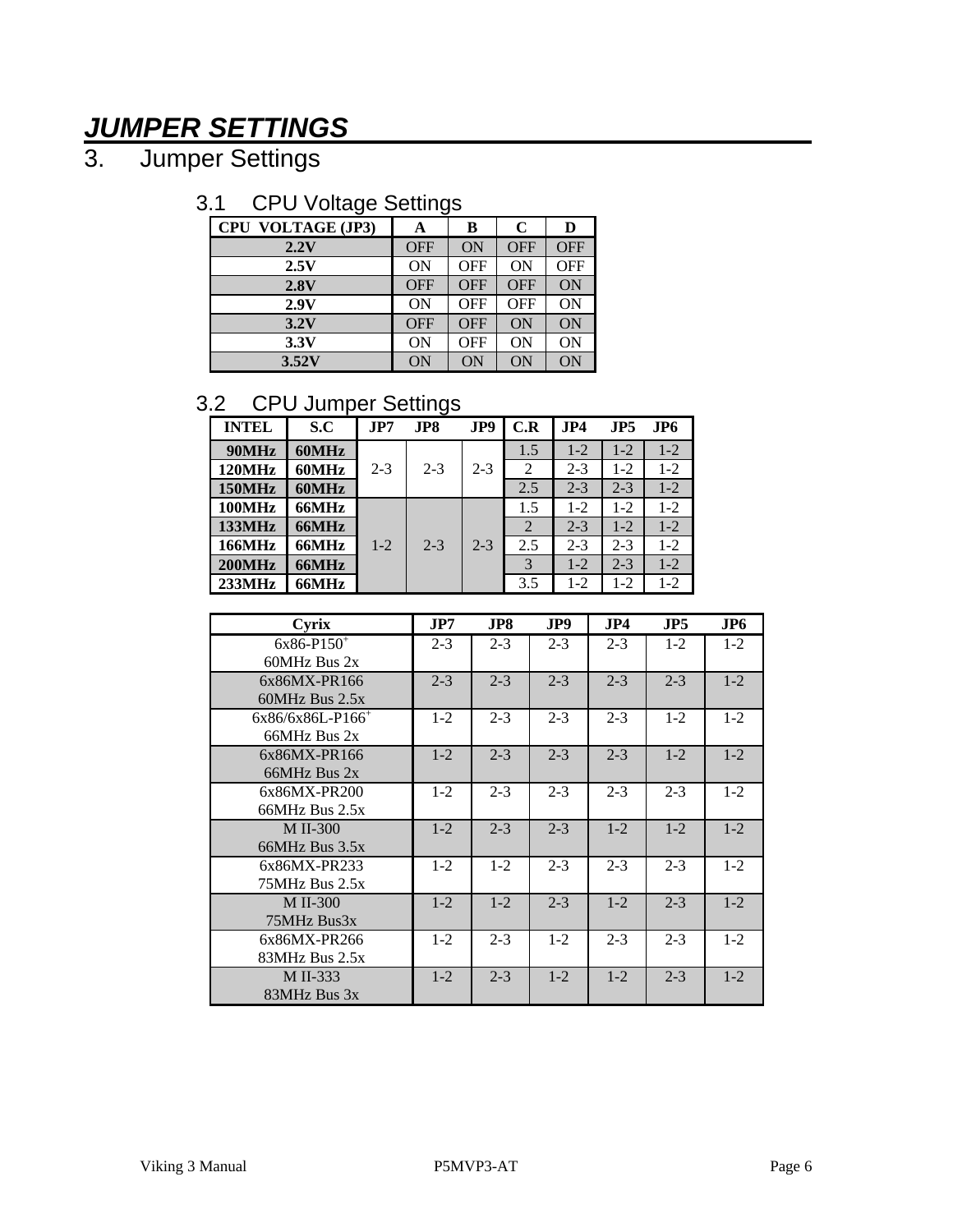# *JUMPER SETTINGS*

| <b>AMD</b>      | S.C           | JP7     | JP8.    | JP9     | C.R            | J <sub>P4</sub> | JP5     | JP <sub>6</sub> |
|-----------------|---------------|---------|---------|---------|----------------|-----------------|---------|-----------------|
| <b>K5-PR120</b> | 60MHz         | $2 - 3$ | $2 - 3$ | $2 - 3$ | 2              | $2 - 3$         | $1 - 2$ | $1 - 2$         |
| <b>K5-PR133</b> | 66MHz         | $1-2$   | $2 - 3$ | $2 - 3$ | 2              | $2 - 3$         | $1-2$   | $1-2$           |
| <b>K5-PR150</b> | 60MHz         | $2 - 3$ | $2 - 3$ | $2 - 3$ | 2.5            | $2 - 3$         | $2 - 3$ | $1 - 2$         |
| <b>K5-PR166</b> | 66MHz         | $1-2$   | $2 - 3$ | $2 - 3$ | 2.5            | $2 - 3$         | $2 - 3$ | $1 - 2$         |
| K6-166          | 66MHz         | $1-2$   | $2 - 3$ | $2 - 3$ | 2.5            | $2 - 3$         | $2 - 3$ | $1 - 2$         |
| K6-200          | 66MHz         | $1-2$   | $2 - 3$ | $2 - 3$ | 3              | $1-2$           | $2 - 3$ | $1 - 2$         |
| K6-233          | 66MHz         | $1-2$   | $2 - 3$ | $2 - 3$ | 3.5            | $1-2$           | $1 - 2$ | $1 - 2$         |
| K6-266          | 66MHz         | $1 - 2$ | $2 - 3$ | $2 - 3$ | 4              | $2 - 3$         | $1-2$   | $2 - 3$         |
| K6-300          | 66MHz         | $1 - 2$ | $2 - 3$ | $2 - 3$ | 4.5            | $2 - 3$         | $2 - 3$ | $2 - 3$         |
| $K6-2/250$      | <b>100MHz</b> | $1-2$   | $1-2$   | $1-2$   | 2.5            | $2 - 3$         | $2 - 3$ | $1 - 2$         |
| K6-2/266        | 66MHz         | $1 - 2$ | $2 - 3$ | $2 - 3$ | $\overline{4}$ | $2 - 3$         | $2 - 3$ | $1 - 2$         |
| K6-2/300        | <b>100MHz</b> | 1-2     | 1-2     | 1-2     | 3              | $1-2$           | $2 - 3$ | $1-2$           |

## 3.3 SDRAM Clock Settings

| <b>SDRAM CLOCK</b> | .TP10   |
|--------------------|---------|
| SAME AS CPU        | $2 - 3$ |
| SAME AS AGP        | 1-2     |

## 3.4 Special Function Jumpers

| <b>Jumper Number</b> | <b>FUNCTION</b>                |  |  |
|----------------------|--------------------------------|--|--|
| CN <sub>1</sub>      | AT POWER CONNECTOR             |  |  |
| CN <sub>2</sub>      | ATX POWER CONNECTOR            |  |  |
| KB1                  | AT KEYBOARD CONNECTOR          |  |  |
| PS <sub>2</sub>      | PS/2 MOUSE CONNECTOR           |  |  |
| COM <sub>2</sub>     | COM PORT 2                     |  |  |
| COM <sub>1</sub>     | COM PORT 1                     |  |  |
| LPT <sub>1</sub>     | PRINT PORT                     |  |  |
| FDD1                 | FDD CONNECTOR                  |  |  |
| IDE <sub>1</sub>     | <b>IDE SECONDARY CONNECTOR</b> |  |  |
| IDE <sub>2</sub>     | <b>IDE PRIMARY CONNECTOR</b>   |  |  |
| J1                   | <b>IRDA CONNECTOR</b>          |  |  |
| J2                   | ATX POWER ON SWITCH            |  |  |
| J4                   | USB CONNECTOR                  |  |  |
| <b>FAN1</b>          | <b>SYSTEM FAN</b>              |  |  |
| FAN <sub>2</sub>     | <b>CPU FAN</b>                 |  |  |
| J3-P2/4/6/8          | SPEAKER CONNECTOR              |  |  |
| J3-P1/3/5/7/9        | POWER LED & KEYLOCK            |  |  |
| J3-P11/12            | <b>TURBO LED</b>               |  |  |
| $J3 - P15/16$        | HDD LED                        |  |  |
| J3-P17/18            | <b>RESET SWITCH</b>            |  |  |
| $J3-P19/20$          | <b>GREEN LED</b>               |  |  |
|                      | <b>CMOS SELECT</b>             |  |  |
| JP <sub>1</sub>      | 1-2 NORMAL                     |  |  |
|                      | 2-3 CLEAR CMOS                 |  |  |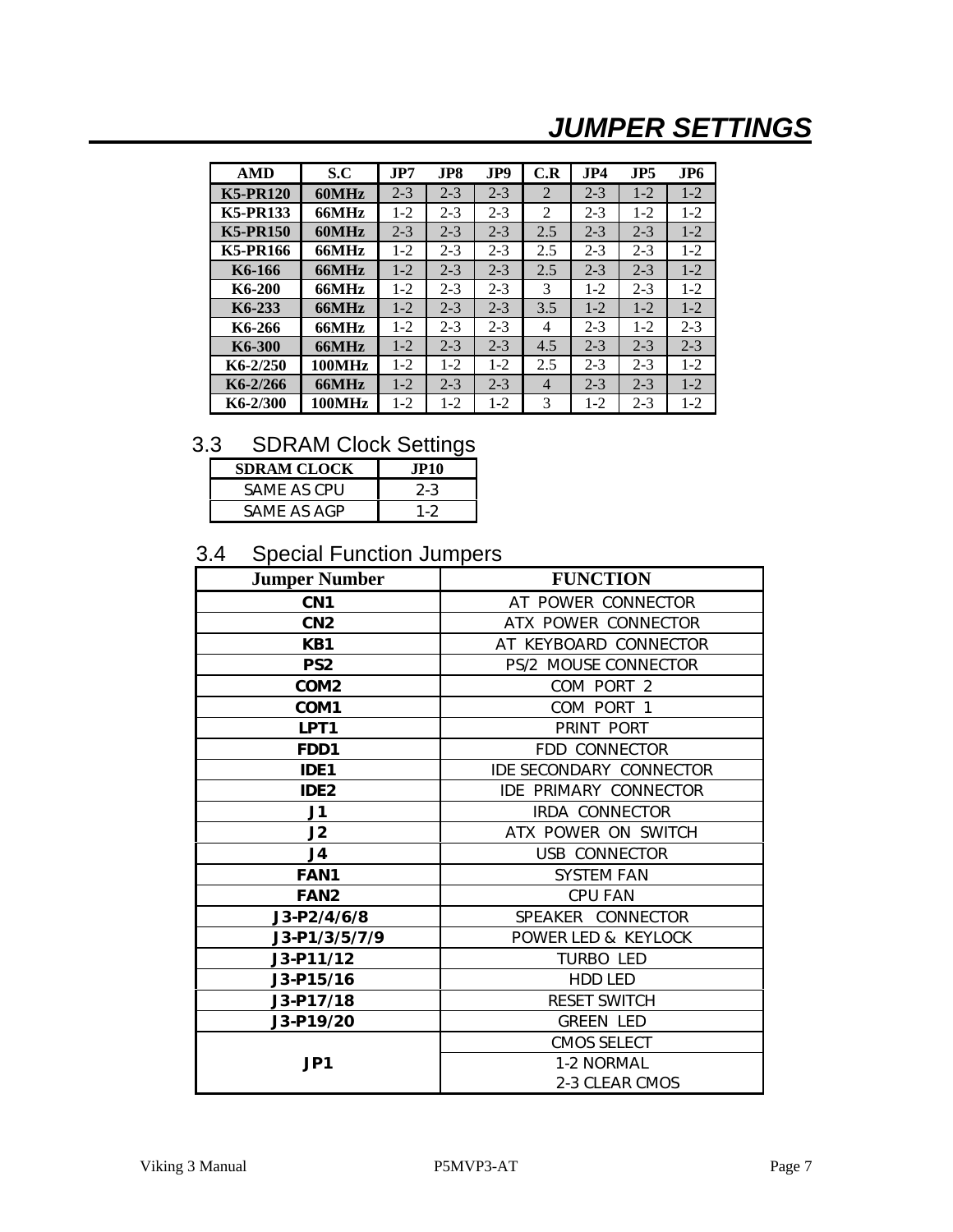# *JUMPER SETTINGS*

| 3.5 | <b>Power Supply</b> |         |  |  |  |
|-----|---------------------|---------|--|--|--|
|     | <b>PWR SUPPLY</b>   | .IP11   |  |  |  |
|     | ΔI                  | 1-2     |  |  |  |
|     | ATX                 | $2 - 3$ |  |  |  |

## 3.6 Multifunction Connector **\***



**\*NOTE: Black pins on diagram identify positive (+) current pins.**

| 3.7 | Memory Size * |  |
|-----|---------------|--|
|-----|---------------|--|

| Option    |                             |  |  |
|-----------|-----------------------------|--|--|
| DIMM1/2/3 | 16M,32M,64M,128M,256M<br>ЖM |  |  |

**\*NOTE: -The P5MVP3-AT only supports 168-pin DIMM modules. -DRAM interface supports from 8MB to 768MB. -DRAM interface supports both SDRAM and EDO DRAM modules at 3.3V.**

**-For 100MHz bus operation you must use 10ns or faster DIMM modules.**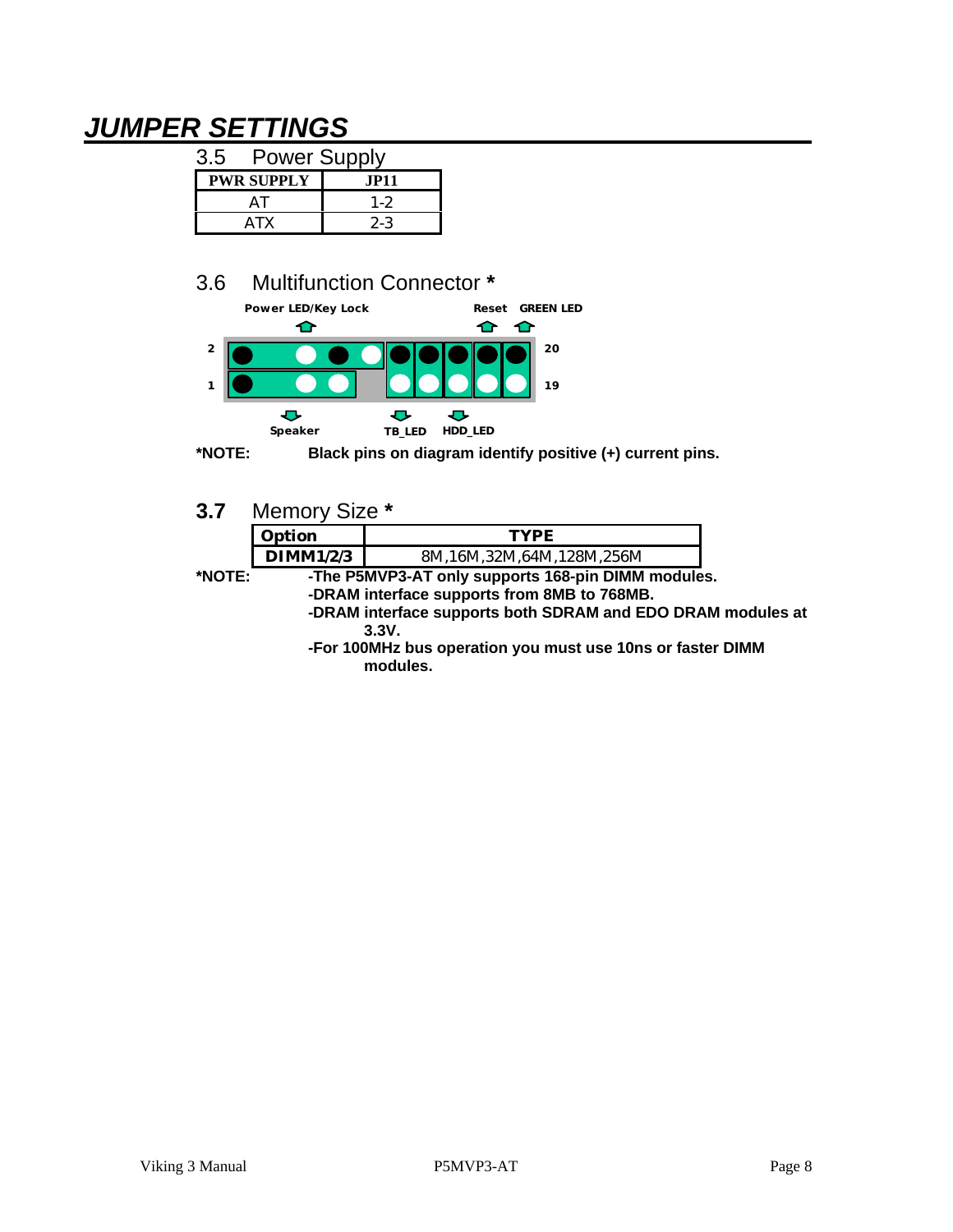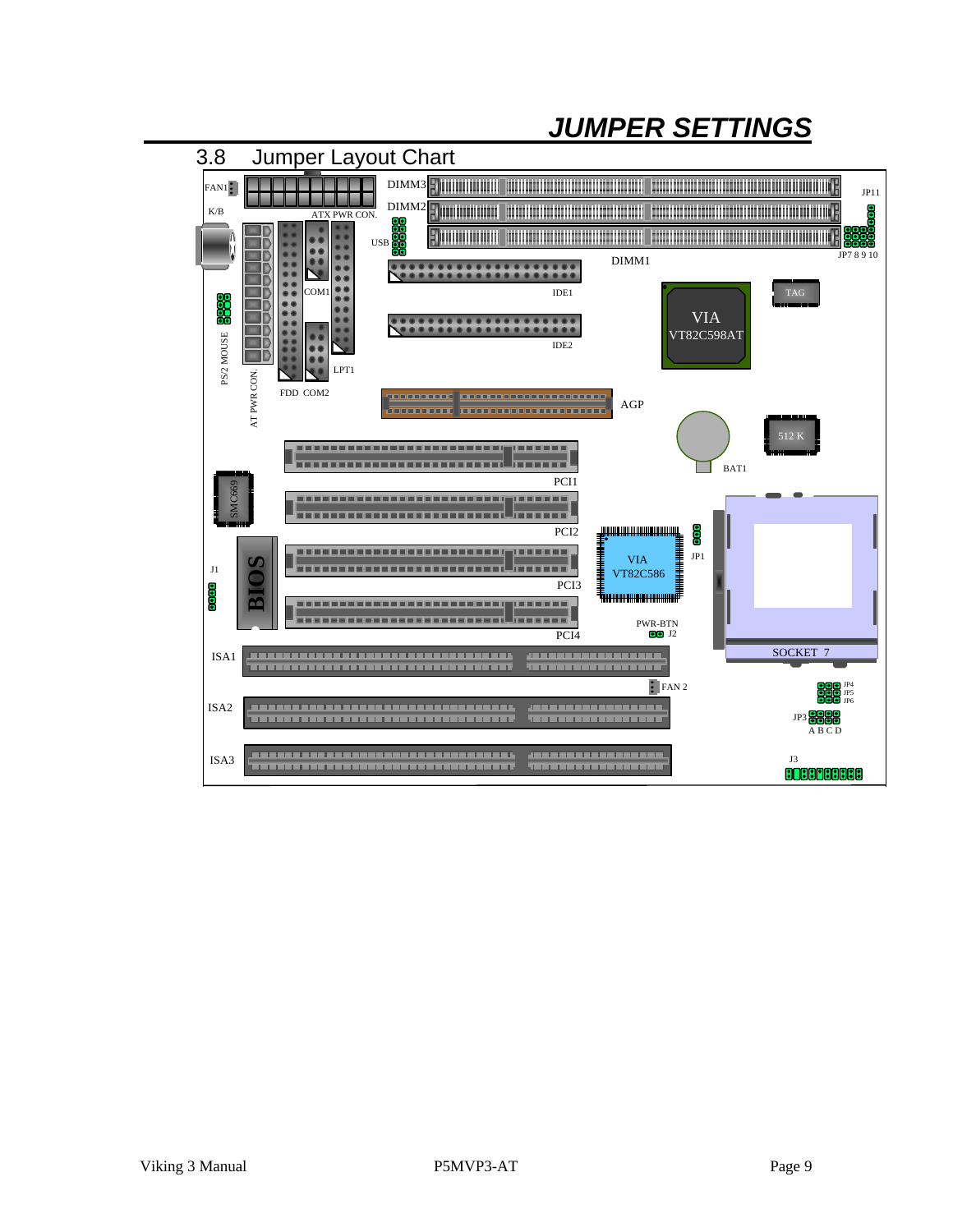# *AWARD BIOS SETUP*

## 4 AWARD BIOS SETUP

4.1 Entering Setup

**It is strongly recommended that for most applications you load the setup defaults (as referred to in the following BIOS guide) and change only what is necessary to configure your system. Only system administrators or advanced computer users should configure a system on an item-by-item basis.**

Power on the computer and press the [DEL] key immediately after the memory test is completed to enter Setup. You may also enter Setup by powering on the system and pressing the [CTRL], [ALT] and [ESC] keys simultaneously when you see the following message displayed briefly at the bottom of the screen:

"TO ENTER SETUP BEFORE BOOT PRESS: <CTRL-ALT-ESC> OR <DEL> KEY"

If the message is no longer displayed before you respond then just restart your system by turning the power off and then back on again. You may also restart your system by pressing the [CTRL], [ALT] and [DEL] keys simultaneously.

If you are booting the system for the first time you may see the following message:

"CHECKSUM ERROR, BIOS DEFAULTS LOADED. HIT [F1] TO CONTINUE"

This just means that the data in the BIOS Setup has been cleared and the factory defaults loaded. You will need to go into Setup to specify custom settings for your system.

### 4.2 Main Menu

Once you have entered the Award BIOS Setup Utility, the following menu will appear on the screen. The main menu allows you to select from the various submenus to specify system-specific and other customized settings for your system. You can use the arrow keys and the [ENTER] key to navigate and enter the submenus.

| ROM PCI/ISA BIOS (2A5LEE3E)<br>CHOS SETUP UTILITY<br>AHARD SOFTHARE, INC. |                                                        |  |  |  |  |
|---------------------------------------------------------------------------|--------------------------------------------------------|--|--|--|--|
| STANDARD CHOS SETUP                                                       | INTEGRATED PERIPHERALS                                 |  |  |  |  |
| <b>BIOS FEATURES SETUP</b>                                                | SUPERVISOR PASSHORD                                    |  |  |  |  |
| <b>CHIPSET FEATURES SETUP</b>                                             | USER PASSHORD                                          |  |  |  |  |
| POHER MANAGEMENT SETUP                                                    | IDE HDD AUTO DETECTION                                 |  |  |  |  |
| PNP/PCT CONFIGURATION                                                     | HDD LOW LEVEL FORMAT                                   |  |  |  |  |
| LOAD BIOS DEFAULTS                                                        | SAVE & EXIT SETUP                                      |  |  |  |  |
| LOAD SETUP DEFAULTS                                                       | <b>EXIT HITHOUT SAVING</b>                             |  |  |  |  |
| Esc : Ouit<br>F10 : Save & Exit Setup                                     | : Select Item<br>$T + + +$<br>(Shift)F2 : Change Color |  |  |  |  |
|                                                                           |                                                        |  |  |  |  |
|                                                                           |                                                        |  |  |  |  |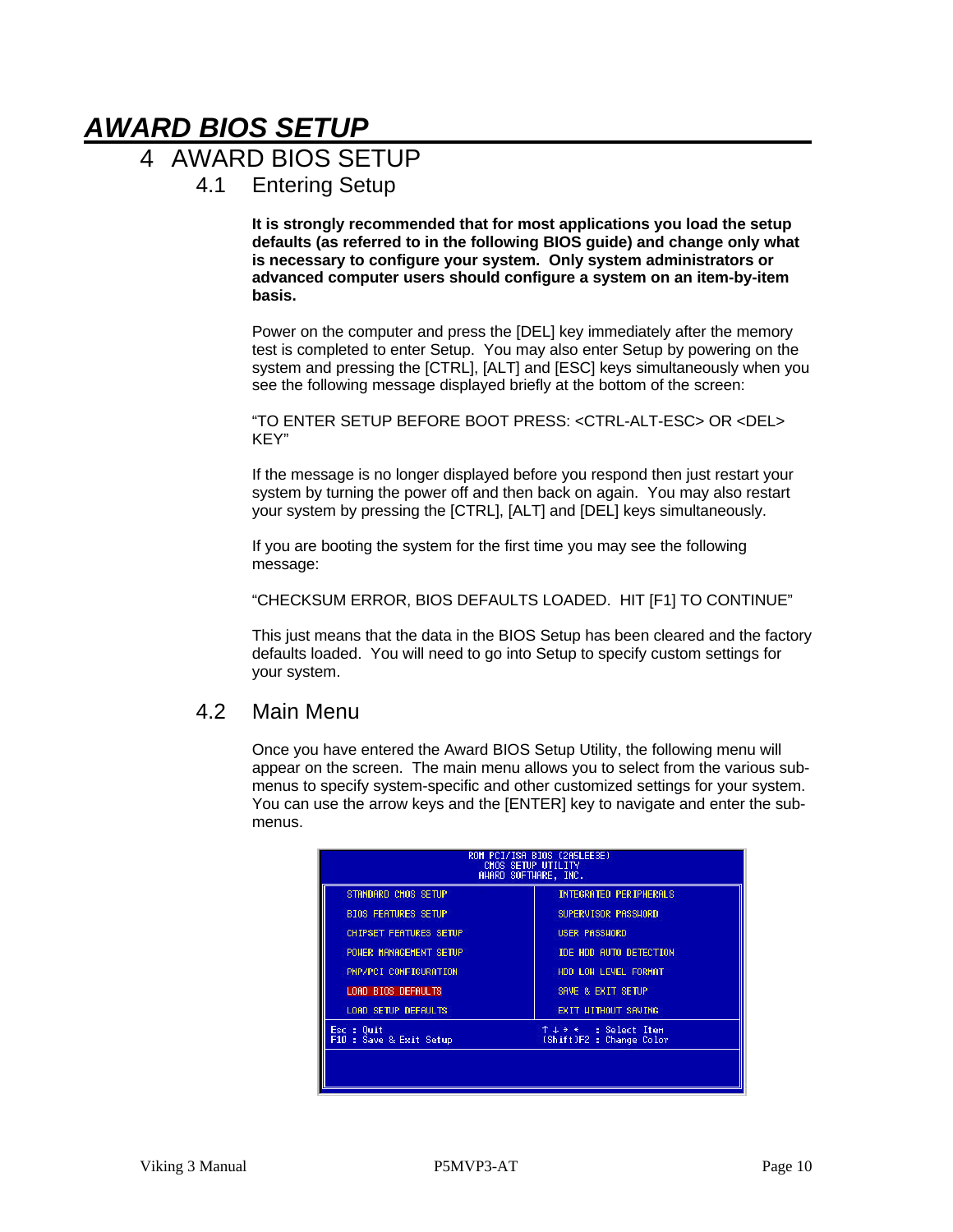**Standard CMOS Setup** allows you to specify pre-defined and user-defined settings for your IDE devices in addition to floppy drive setup and entering the time and date.

**BIOS Features Setup** allows you to configure functions of Award's enhanced features.

**Chipset Features Setup** allows you to configure special chipset features.

**Power Management Setup** allows you to configure power consumption and power-saving features for your system.

**PnP/PCI Configuration** allows you to configure your IRQ, DMA and other resource settings for your system.

**Load BIOS Defaults** will load the factory defaults for the BIOS.

**Load Setup Defaults** will load the factory defaults for the Setup Utility.

**Integrated Peripherals** includes configuration options for the on-board IDE Controllers, Floppy Drive Controller, as well as Serial Port and Parallel Port configuration.

**Supervisor & User Password Setting allows you to setup up a system** password which will require a password to be entered to complete the boot process as well as a supervisor password to restrict access to the Setup Utility.

**IDE HDD Auto Detection** This utility will detect and configure your IDE hard drives and enter the information in the Standard CMOS Setup menu.

**Save & Exit Setup** saves all changes made in the Setup Utility and reboots the system so the changes can take effect.

**Exit Without Save** will reboot the system without saving any changes made in the Setup Utility.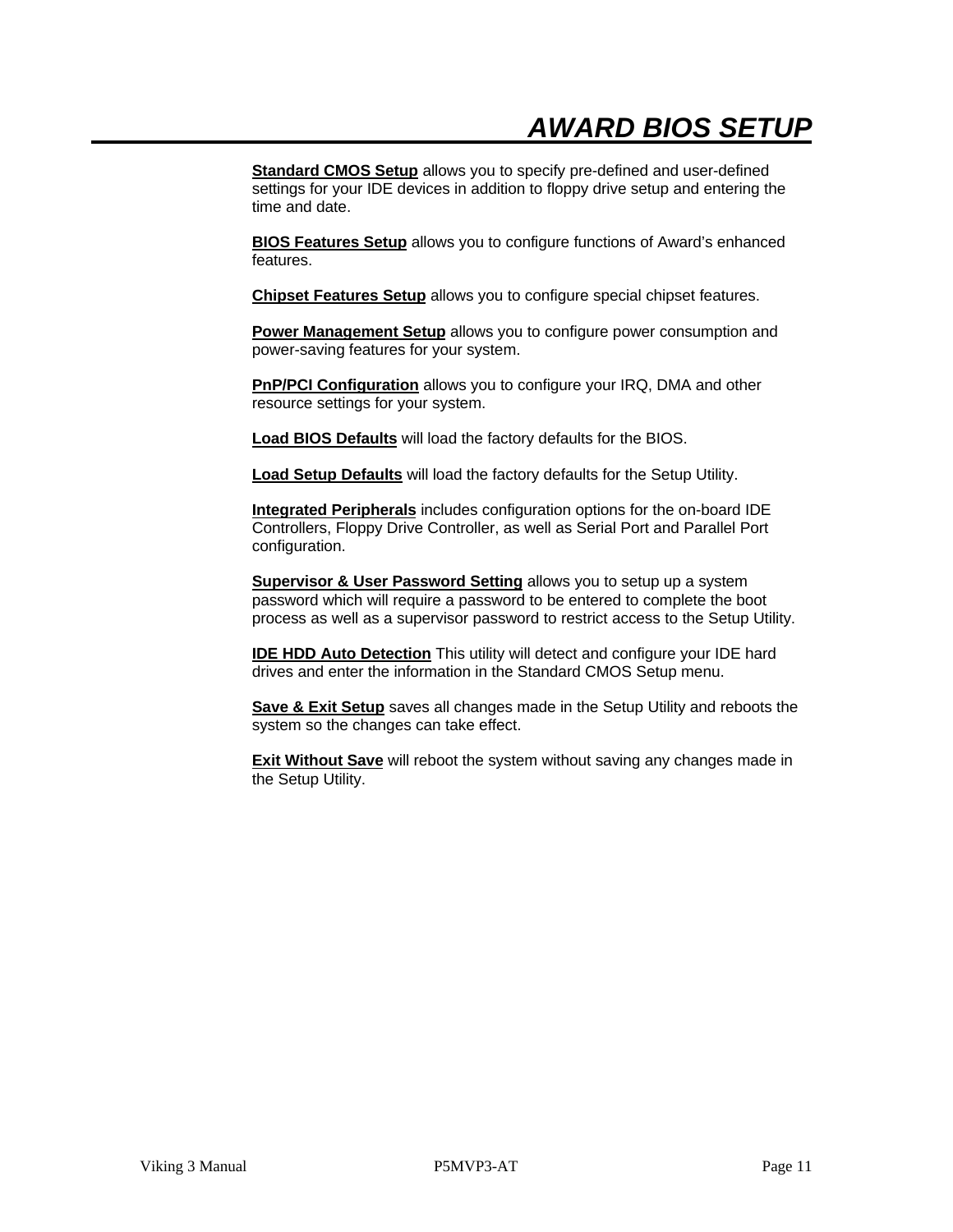# *AWARD BIOS SETUP*

### 4.3 Standard CMOS Setup Menu

You can navigate through this menu by using the arrow keys. To change the values of configurable items you can use the [PgUp]/[PgDn] or the [+]/[-] keys.

|                                                                                                       | STANDARD CHOS SETUP<br>AHARD SOFTHARE, INC. |                                                 | ROM PCI/ISA BIOS (2A5LEE3E)    |                                                                           |                            |
|-------------------------------------------------------------------------------------------------------|---------------------------------------------|-------------------------------------------------|--------------------------------|---------------------------------------------------------------------------|----------------------------|
| Date (nn:dd:yy) : Mon, Jun 8 1998<br>Time (hh:mm:ss) : 18 : 29 : 33<br>HARD DISKS<br>TYPE <b>1</b>    | SIZE -                                      |                                                 | CYLS HEAD PRECOMP LANDZ SECTOR |                                                                           | <b>HODE</b>                |
| : None<br>Primary Master<br>Primary Slave : None<br>Secondary Master : None<br>Secondary Slave : None | 0.<br>$0<\pi$<br>o<br>O                     | $\begin{array}{c} 0 \\ 0 \\ 0 \\ 0 \end{array}$ |                                | $\begin{matrix} 0&0\\0&0\\0&0\\0&0 \end{matrix}$                          |                            |
| Drive A : None<br>Drive B : None<br>Video : EGA/VGA<br>Halt On : All Errors                           |                                             |                                                 |                                | <b>Base Menory:</b><br>Extended Menory:<br>Other Memory:<br>Total Memory: | -OK<br>-OK<br>512K<br>512K |
| $ESC : 0$ uit<br>$\uparrow \downarrow \rightarrow \leftarrow$ : Select Item<br>F1.<br>: Help          | (Shift)F2 : Change Color                    |                                                 |                                |                                                                           | PU/PD/+/-: Hodify          |

If you will refer to the image above, you will notice that the bottom section displays various keys you can use to navigate, change values, quit or get help on whatever item is highlighted.

User-definable items will appear in a different color from the rest of the text on your screen. To receive help on a highlighted item, just press the [F1] key to bring up the help menu. The memory display at the lower-right corner of the screen is read-only for reference purposes.

#### **DATE**

To set the date, highlight the TIME field and then use the appropriate keys to change the value of the individual sets of numbers. Available settings are:

| . Month: | 1 to 12    |  |
|----------|------------|--|
| l Day:   | 1 to 31    |  |
| Year:    | up to 2099 |  |

#### **TIME**

To set the time, highlight the TIME field and then use the appropriate keys to change the value of the individual sets of numbers. Available settings are:

| Hour: | 00 to 23           |
|-------|--------------------|
|       | Minute: $00$ to 59 |
|       | Second: $00$ to 59 |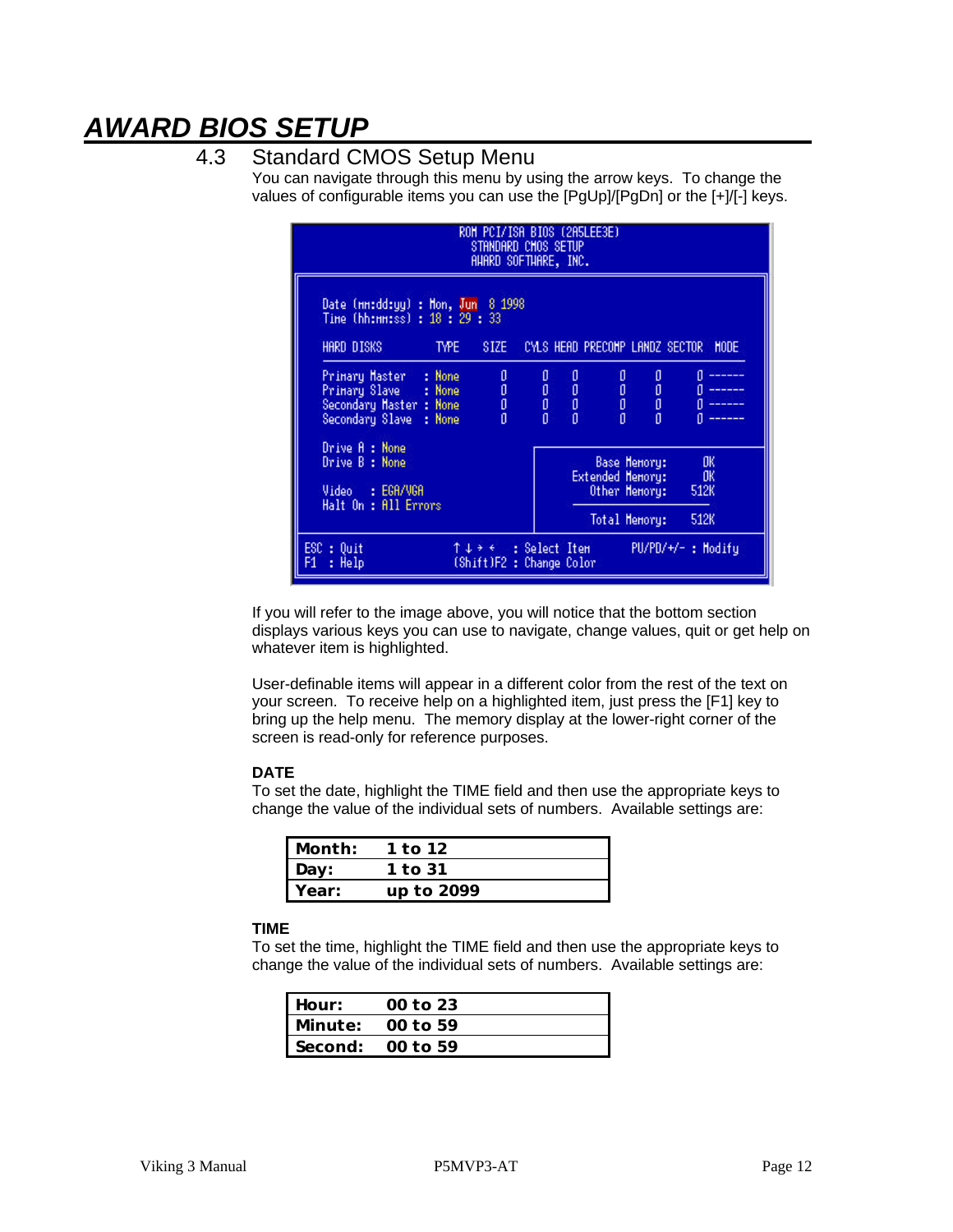You can also bypass the date and time prompts by creating an AUTOEXEC.BAT file. For information on how to create this file, please refer to an MS-DOS manual.

#### **Hard Disk Drives**

This field records the specifications for installed IDE hard drives on your system. The onboard PCI IDE interfaces provide Primary and Secondary Channels for installing up to four IDE devices. Each channel can support up to two IDE devices, the first device is the "master" and the second device is the "slave" on the same channel.

SCSI devices are configured by a dedicated controller card and are not setup in the Award BIOS Setup Utility.

You can enter specifications for a hard drive by first selecting the type and then either specifying a pre-defined, user or auto setting. If there is no hard drive installed in a particular category you can choose the type "NONE" to skip the auto-detection process for that category during boot or avoid a hard drive failure if the drive is not currently installed.

#### **Explanation of Spec Descriptions**

The fields for specifying the hard drive type include **CYLS** (number of cylinders), **HEAD** (number of read/write heads), **PRECOMP** (write pre-compensation), **LANDZ** (landing zone), **SECTOR** (number of sectors) and **MODE**. The **SIZE** field will automatically adjust according to the configuration you specify in the other fields. Your hard drive's documentation should provide you with the information necessary to properly set up the specifications for your drive.

#### **Auto Detection of Hard Drives on Bootup**

If you decide that you want one or more of your Primary/Secondary and Master/Slave devices to be automatically detected during bootup, you can select "Auto" under the TYPE and MODE fields which will enable the auto detection during bootup. This will allow you to change hard drives (with the power off) without having to reconfigure the drives every time you switch them. If you are using an older hard drive which does not support this function then it will be necessary for you to reconfigure that drive every time you install it on your system.

#### *NOTE: Setup defaults are noted in parenthesis next to each function necessary where they apply.*

#### **Drive A/Drive B (None)**

These fields record the type of floppy drives installed on your system. The available options for drives A and B are: **360KB 5.25"**, **1.2MB 5.25"**, **720KB 3.5"**, **1.44MB 3.5"** and **None**.

#### **Video (EGA/VGA)**

Set this field to the type of video display card you have installed in your system. The options are: **EGA/VGA**, **Mono (for Hercules or MDA)**, **CGA 40** and **CGA 80**.

*NOTE: If you are using a VGA or higher resolution card then choose the "EGA/VGA" option.*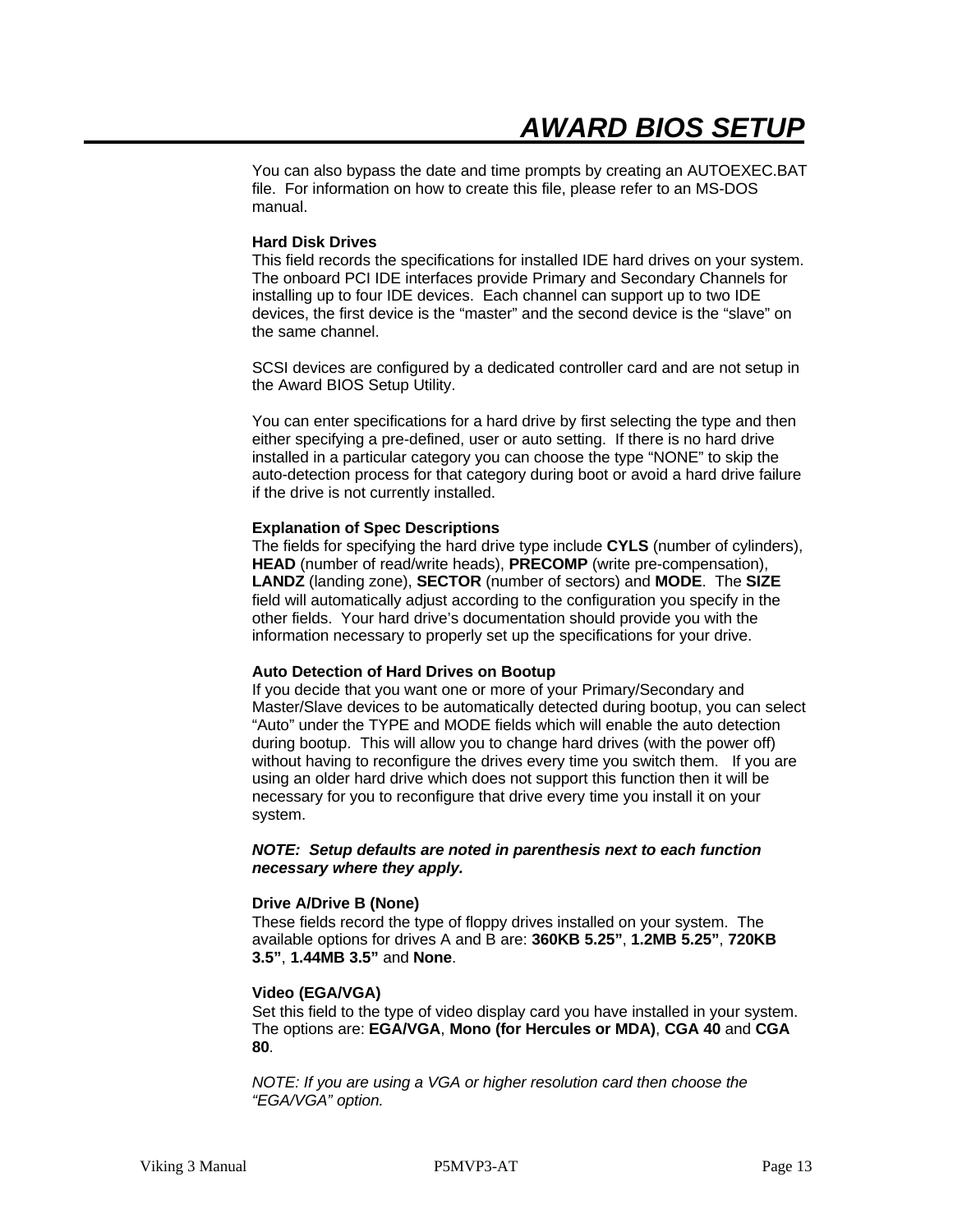# *AWARD BIOS SETUP*

#### **Halt On (All Errors)**

This field determines which types of errors will cause the system to halt the boot process. You can choose from the following options: **All Errors**, **No Errors**, **All but Keyboard**, **All but Diskette** and **All but Disk/Key**.

### 4.4 BIOS Features Setup

This menu will allow you to configure the enhanced BIOS features to better optimize your system's performance. Some of the fields are required by the design of the motherboard to remain in their default setting.

| <b>Virus Harning</b><br>: Disabled<br>BIOS Shadou<br>Video<br>: Enabled<br>: Enabled<br>CPU Internal Cache<br>C8000-CBFFF Shadou<br>: Disabled<br>CCOOO-CFFFF Shadou<br>External Cache<br>: Enabled<br>: Disabled<br>D0000-D3FFF Shadou<br>Boot Sequence : A,C,SCSI<br>Suap Floppy Drive : Disabled<br>Boot Up Floppy Seek : Enabled<br>: Disabled<br>D4000-D7FFF Shadou<br>: Disabled<br>D8000-DBFFF Shadou<br>: Disabled<br>Boot Up NunLock Status : On<br>DC000-DFFFF Shadou<br>: Disabled<br>Memory Parity/ECC Check : Disabled<br>Typenatic Rate Setting<br>: Disabled<br>Typenatic Rate (Chars/Sec) : 6<br>Typenatic Delay (Msec).<br>: 250<br>Security Option<br><b>Contract Contract</b><br>: Setup<br>PS/2 nouse function control: Enabled<br>OS Select For DRAM > 64MB : Non-0S2 |                                  | ROM PCI/ISA BIOS (2A5LEE3E)<br><b>BIOS FEATURES SETUP</b><br>AWARD SOFTWARE, INC. |
|--------------------------------------------------------------------------------------------------------------------------------------------------------------------------------------------------------------------------------------------------------------------------------------------------------------------------------------------------------------------------------------------------------------------------------------------------------------------------------------------------------------------------------------------------------------------------------------------------------------------------------------------------------------------------------------------------------------------------------------------------------------------------------------------|----------------------------------|-----------------------------------------------------------------------------------|
| ESC.<br>: Quit<br>TV <sup>+</sup> : Select Item<br>F1<br>PU/PD/+/-: Hodify<br>: Help<br>FS-<br>: Old Values (Shift)F2 : Color<br>F6.<br>: Load BIOS Defaults<br>F7<br>: Load Setup Defaults                                                                                                                                                                                                                                                                                                                                                                                                                                                                                                                                                                                                | Report No FDD For HIN 95<br>: No |                                                                                   |

#### **Virus Warning (Disabled)**

Enabling this function protects the boot sector and partition table of your hard drive against accidental modifications. Any attempt to write to them will cause the system to halt and display a warning message. If this occurs, you can either allow the operation to continue or use a bootable virus-free floppy disk to reboot and investigate your system.

*NOTE: Installation of new operating systems requires that this function remain disabled until the installation is completed to prevent write errors to your hard drive.*

#### **CPU Internal Cache (Enabled)**

Enables or disables the internal cache on your processor.

#### **External Cache (Enabled)**

Enables or disables the external cache on the motherboard.

#### **Boot Sequence (A, C, SCSI)**

You can specify from a variety of options (which also include CD-ROM, ZIP Drive and LS-120 support) to determine which device your system will look first, second and third for the operating system to boot.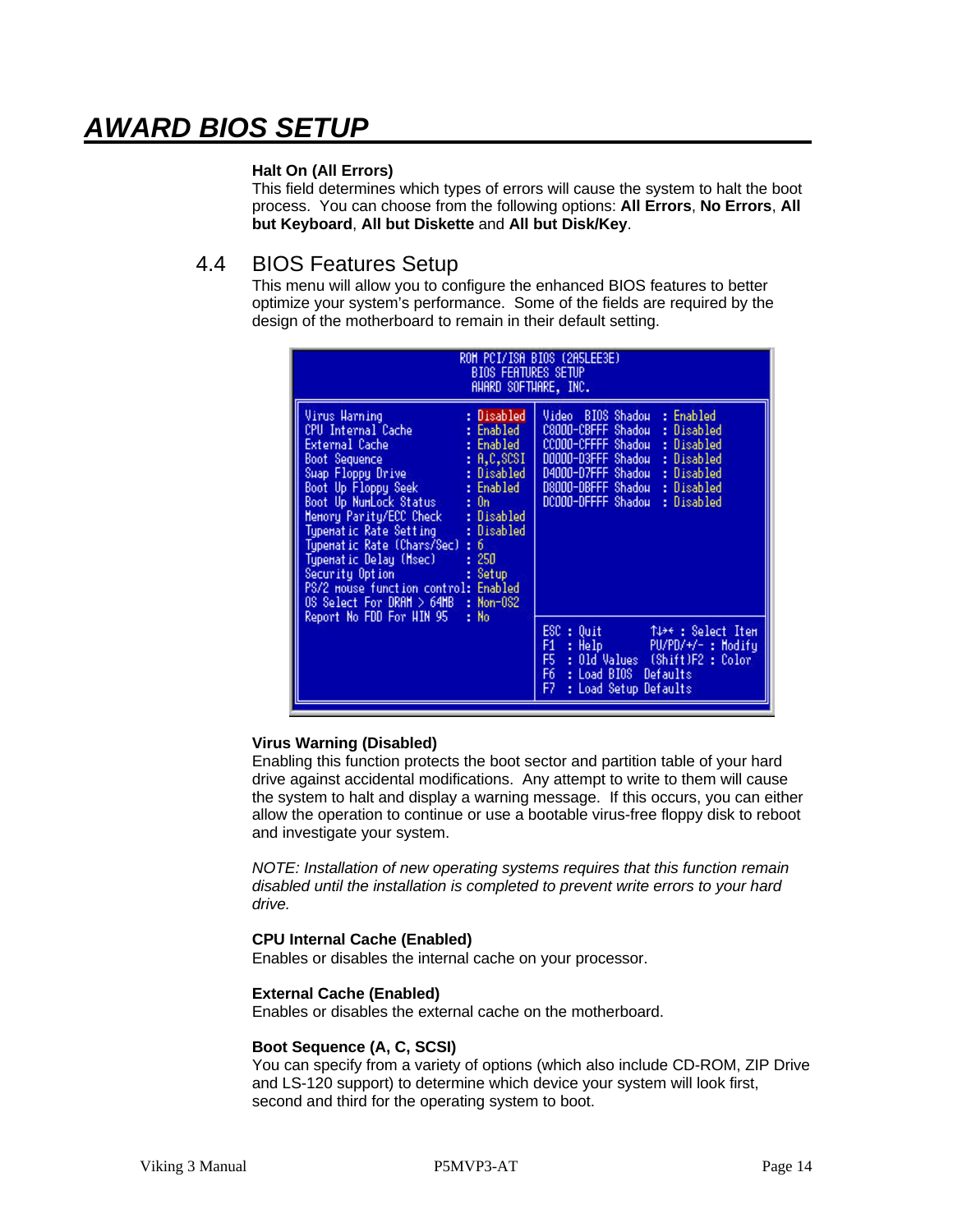#### **Swap Floppy Drive (Disabled)**

When enabled, the BIOS will swap the floppy drive assignments so the drive A becomes drive B and vice versa under DOS.

#### **Boot Up Floppy Seek (Enabled)**

When enabled, the BIOS will seek floppy A drive. When disabled the BIOS will not seek the floppy A drive.

#### **Boot Up NumLock Status (On)**

A setting of ON will turn on the NumLock light on your keyboard during bootup. Changing the setting to OFF will leave the NumLock light off.

#### **Memory Parity/ECC Check (Disabled)**

Enabling this function will enable the DRAM Parity/ECC Check Mode for compatible memory types.

#### **Typematic Rate Setting (Disabled)**

When enabled, you can set the two following typematic controls…

#### **Typematic Rate [Chars/Sec] (6)**

This function controls the speed at which the system will register repeated keystrokes. Option range from 6 to 30 characters per second.

#### **Typematic Delay [Msec] (250ms)**

This function controls the time interval for displaying the first and second characters of repeated keystrokes. You can choose from **250ms**, **500ms**, **750ms** and **1000ms**.

#### **Security Option (Setup)**

Determines when the system prompts for a password if any are selected. If you specify "Setup", the system will prompt for the Supervisor password only when entering setup. Selecting "System" will cause the system to prompt you for the password before completing the boot process. The passwords can be specified from the Main Menu under Supervisor Password and User Password.

#### **PS/2 Mouse Function Control (Enabled)**

Enable this function when using a PS/2 mouse.

#### **OS Select for DRAM > 64MB (Non-OS2)**

When using the OS/2 operating system with more than 64MB memory installed, you must enable this function. Otherwise leave the value set at "Non-OS2".

#### **Report No FDD for Win95 (NO)**

Leaving this function on a "NO" setting will cause Windows 95 to report "No FDD for Windows 95" if no floppy drive is found on your system.

#### **Video BIOS Shadow (Enable)**

Determines whether video BIOS will be copied to the system's RAM, however, it is optional for each video chipset design. Video BIOS shadowing will help increase video performance.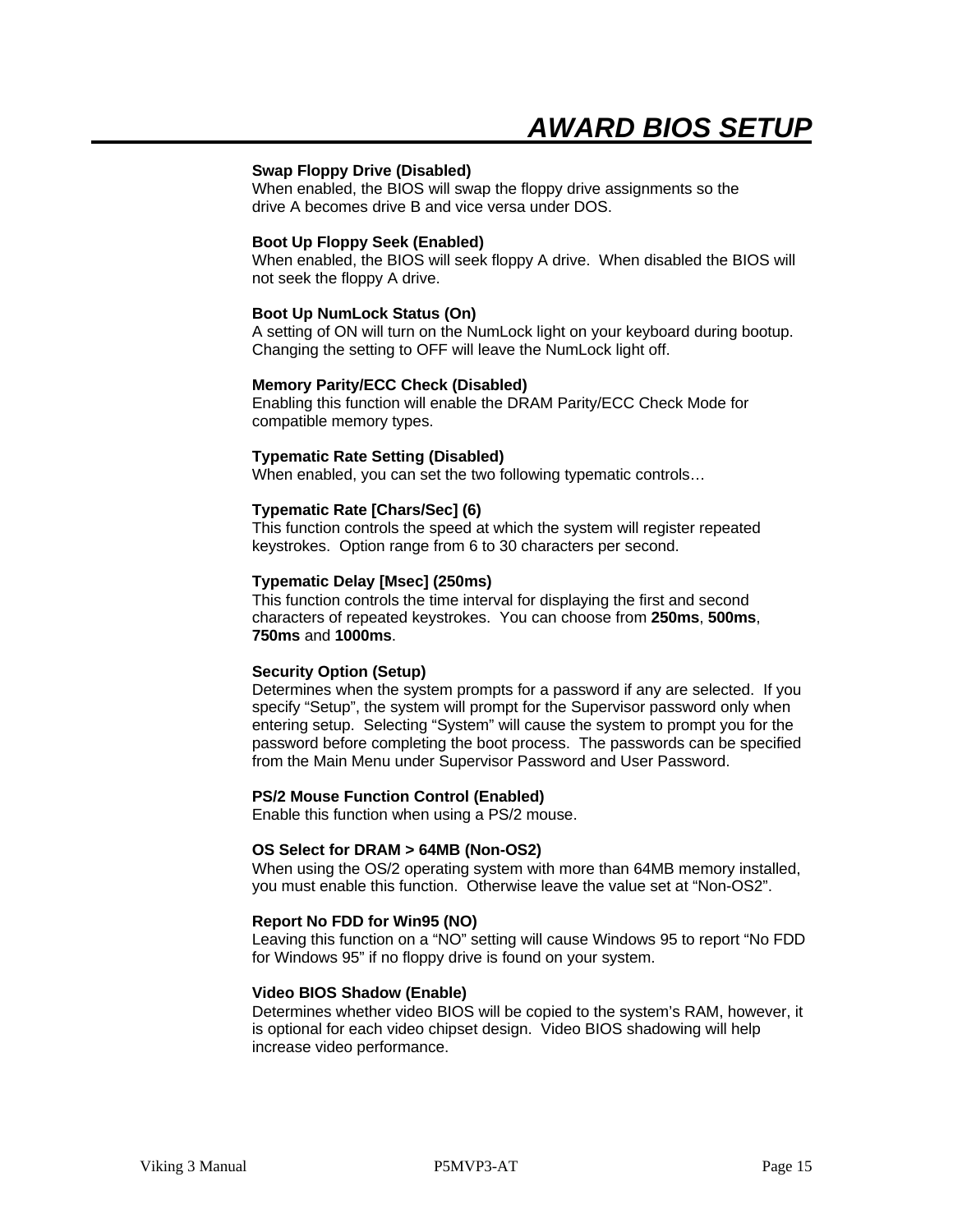# *AWARD BIOS SETUP*

### 4.5 Chipset Features Setup

This menu will allow you to configure the enhanced chipset features to better optimize your system's performance.

| ROM PCI/ISA BIOS (2A5LEE3E)<br>CHOS SETUP UTILITY<br><b>CHIPSET FEATURES SETUP</b>                                                                                                                                                                                         |                                                                                                                                                                                                                                                                                                                                                                  |  |  |  |  |
|----------------------------------------------------------------------------------------------------------------------------------------------------------------------------------------------------------------------------------------------------------------------------|------------------------------------------------------------------------------------------------------------------------------------------------------------------------------------------------------------------------------------------------------------------------------------------------------------------------------------------------------------------|--|--|--|--|
| $:$ FP/EDO 70 $ns$<br>Bank 0/1 DRAM Tining<br>Bank 2/3 DRAM Tining<br>Bank 4/5 DRAM Tining<br>Wideo BIOS Cacheable : Disabled<br>System BIOS Cacheable : Disabled<br>System BIOS Cacheable : Disabled<br>Henory Hole At 15Hb Addr.: Disabled<br>AGP Aperture Size<br>: 64M | OnChip USB<br>: Enabled<br>USB Keyboard Support : Enabled<br>Auto Detect DIMM/PCI Clk : Enabled<br>System DOC Support : Disabled<br>CPU Harning Temperature : Disabled<br>Current CPU Temp.<br>Current System Temp.<br>Current CPUFAN Speed<br>Current SYSFAN Speed<br>VCORE :<br>Nors :<br>VIO -<br>$VCC3$ :<br>+12 V :<br>$+5V$ :<br>ģ÷<br>$-12V$<br>$-50 + -$ |  |  |  |  |
|                                                                                                                                                                                                                                                                            | $ESC : 0$ uit $\qquad \qquad$<br>Ture: Select Item<br>F1<br>: Help PU/PD/+/- : Modify<br>F5 : Old Values (Shift)F2 : Color<br>F6 : Load BIOS Defaults<br>F7 -<br>: Load Setup Defaults                                                                                                                                                                           |  |  |  |  |

#### **Bank 0/1/2/3/4/5 DRAM Timing (FP/EDO 70ns)**

Use either 60ns or 70ns settings based on what type of memory you are using. If you are using SDRAM then you will not need to configure this option.

#### **Video BIOS Cacheable (Disabled)**

Allows the video BIOS to be cached when enabled. Enabling this function will permit faster video BIOS execution.

#### **System BIOS Cacheable (Disabled)**

Enabling this function allows you to cache the system BIOS to help enhance system performance.

#### **Memory Hold at 15MB Addr (Disabled)**

Enabling this function means that when the system memory is greater than 15MB, the physical memory address from 15MB to 16MB will be passed to PCI or ISA and there will be a 1MB hole in your system memory. This option is designed for some operating systems with special add-on cards which need the 15-16MB memory addresses.

#### **AGP Aperture Size (64MB)**

This will determine the effective size of the of the AGP Graphics Aperture which memory-mapped graphic data structures can reside in.

#### **On Chip USB (Enable)**

Enables or disables USB support.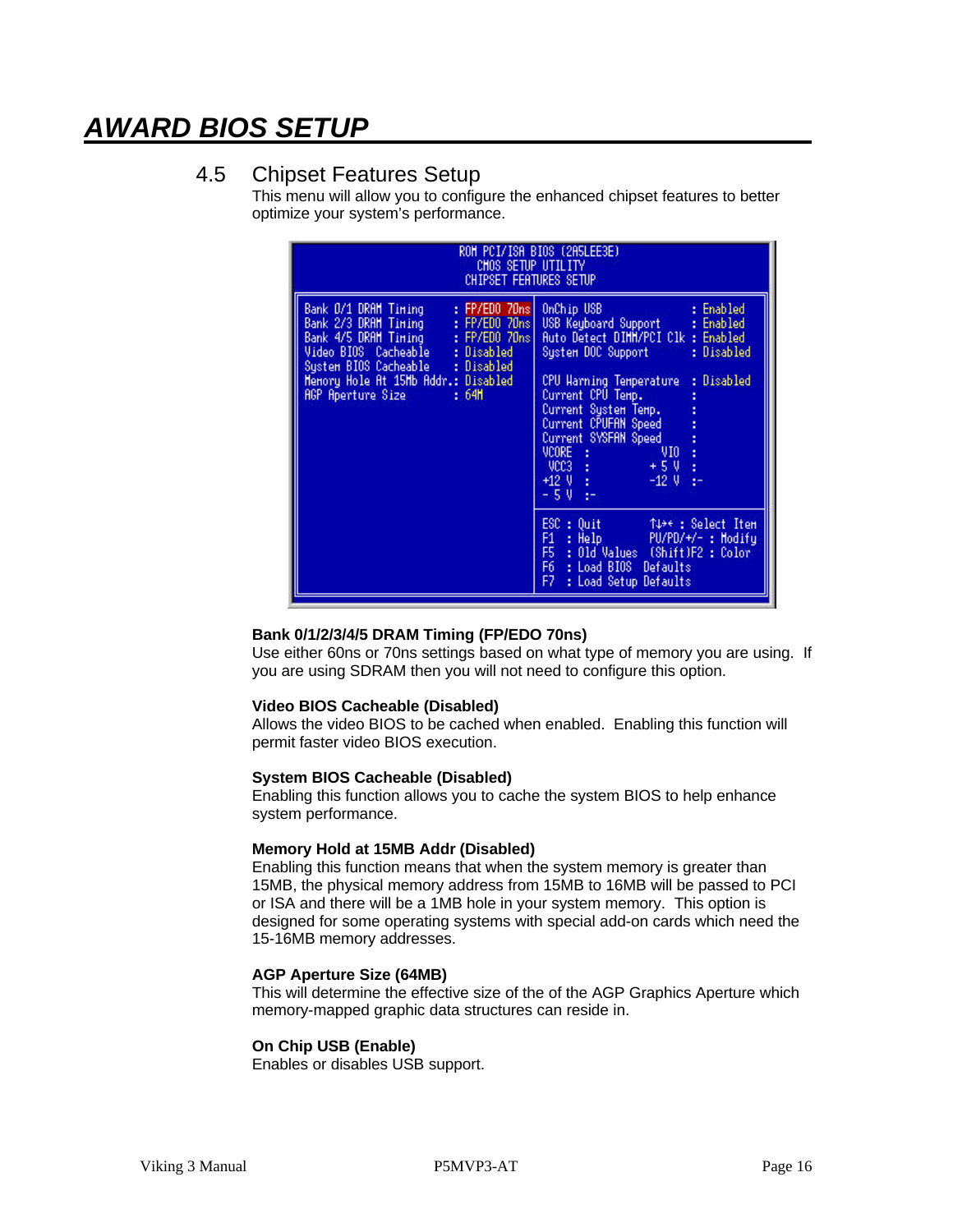#### **USB Keyboard Support (Disabled)**

Enables or disables support for USB keyboards.

#### **Auto Detect DIMM/PCI Clk (Enabled)**

When set to "Enabled", the system will automatically turn off the PCI and DIMM clocks which are not being used and reduce electromagnetic interference.

#### **System DOC Support (Disabled)**

When this function is enabled, the motherboard will pass the FCC Declaration of Conformity test. This function is for compatibility testing.

#### **CPU Warning Temperature (Disabled)**

Enabling this function will allow the system to slow down when the CPU temperature is over the warning threshold.

#### **Current CPU/System Temperature**

Monitors the processor's temperature.

#### **Current CPU Fan/System Fan Speed**

Monitors CPU fan (FAN 2) and system fan (FAN 1) RPM.

#### **VCORE, VIO, Vcc3, +5V, +12V, -12V**

Monitors the conditions of:

| Processor Core Voltage | (VCORE)  |
|------------------------|----------|
| Processor I/O Voltage  | (VIO)    |
| Onboard 3.3 Voltage    | (Vcc3)   |
| 5 Volt Power Supply    | $(+5V)$  |
| -5 Volt Power Supply   | $(-5V)$  |
| 12 Volt Power Supply   | $(+12V)$ |
| -12 Volt Power Supply  | $(-12V)$ |

## 4.6 Power Management Setup

This menu allows you to control the motherboard's green features.

| ROM PCI/ISA BIOS (2A5LEE3E)<br>POHER MANAGEMENT SETUP<br>AWARD SOFTWARE, INC.                                                                                                                                                                                                                                                                                                                                                                                      |                                                                                                                                                                                                                                                                                                                                                                                                                                                                                                                                                                                                                                             |  |  |  |
|--------------------------------------------------------------------------------------------------------------------------------------------------------------------------------------------------------------------------------------------------------------------------------------------------------------------------------------------------------------------------------------------------------------------------------------------------------------------|---------------------------------------------------------------------------------------------------------------------------------------------------------------------------------------------------------------------------------------------------------------------------------------------------------------------------------------------------------------------------------------------------------------------------------------------------------------------------------------------------------------------------------------------------------------------------------------------------------------------------------------------|--|--|--|
| Power Management<br>: User Define<br>: Yes<br>PH Control by APH.<br>Video Off Option<br>$:$ Suspend $\rightarrow$ Off<br>Video Off Hethod<br>: V/H SYNC+Blank<br>MODEM Use IRO <b>MODEM</b><br>: 3<br>Soft-Off by PHRBTN : Delay 4 Sec<br>** PH Tiners **<br>HDD Power Down Disable<br>** PH Events **<br>VGA:<br>: 0FE<br>LPT & COM<br>: LPT/COM<br>: 0N<br>HDD & FDD ==<br>: 0FF<br>DHA/master<br>Moden Ring Resume : Disabled<br>RTC Alarn Resune<br>: Disabled | Primary INTR –<br>: ON<br>IRO3 (COM 2) -<br>: Primary<br>IR04 (COM 1)<br>: Primaru<br>IRO5 (LPT 2)<br>: Primaru<br>IRQ6 (Floppy Disk): Primary<br>IR07<br>$(LPT_1)$<br>: Primary<br>IRO8 (RTC Alarn) : Disabled<br>IRO9 (IRO2 Redir)<br>: Secondaru<br>IR010 (Reserved)<br>: Secondary<br>IRQ11 (Reserved)<br>: Secondary<br>IR012 (PS/2 Mouse) : Primary<br>IR013 (Coprocessor): Disabled<br>IRO14 (Hard Disk)<br>: Primary<br>IR015 (Reserved)<br>: Disabled<br>$ESC : 0$ uit<br>→ ↑↓→← : Select Item<br>F1.<br>: Help PU/PD/+/- : Modify<br>F5 : Old Values (Shift)F2 : Color<br>F6 : Load BIOS Defaults<br>F7.<br>: Load Setup Defaults |  |  |  |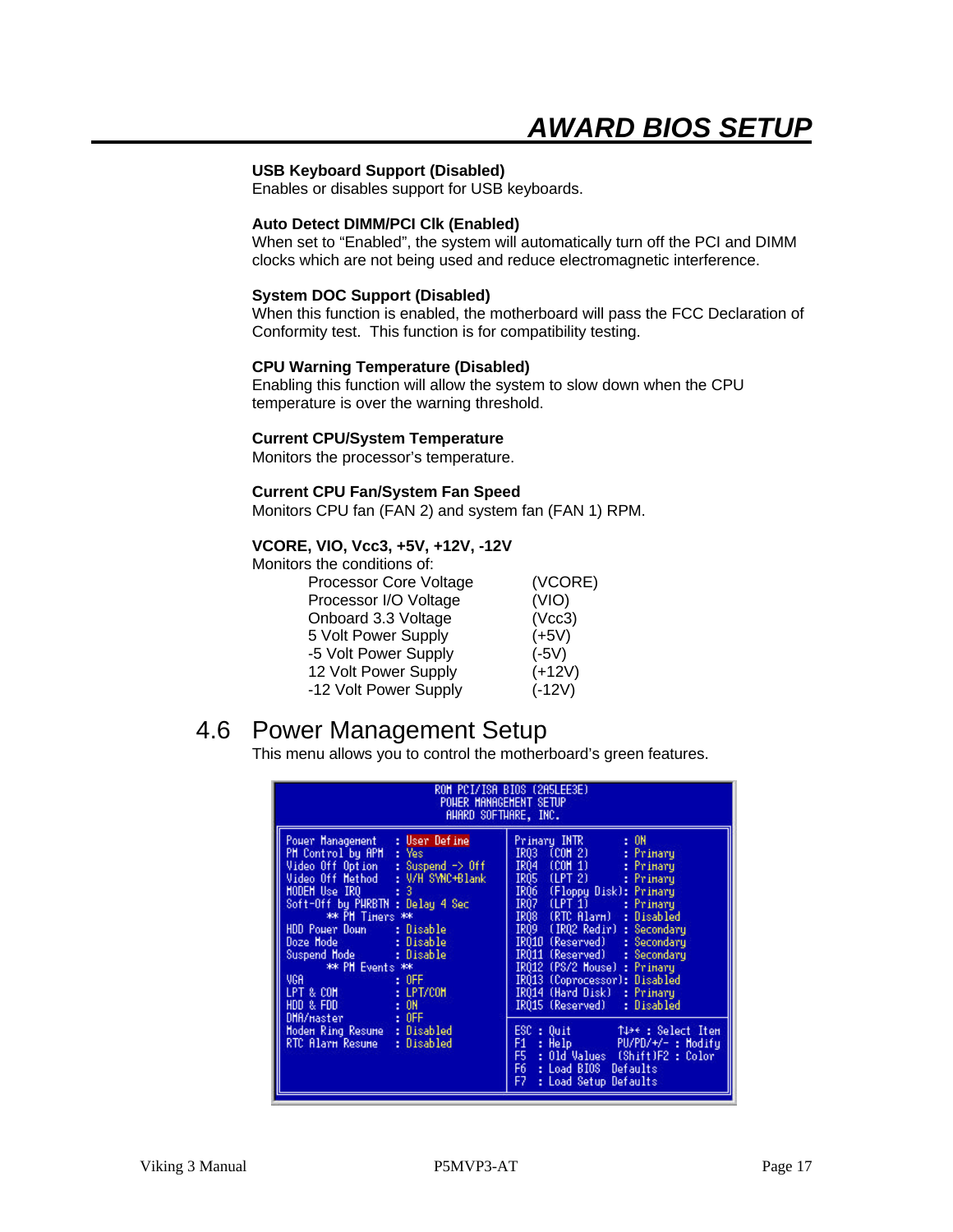#### **Power Management (User Defined)**

This function allows you to set the parameters of the power-saving modes. You can disable this if you do not want to use these features.

#### **PM Controlled by APM (Yes)**

If "Max Saving" is specified you can turn on this item to transfer power management to APM (Advanced Power Management) which will enhance the power-saving functions.

#### **Video Off Option (Suspend = Off)**

This function will suspend the display on your monitor when the system is powered down.

#### **Video Off Method (V/H SYNC+Blank)**

This function will determine the method in which the monitor is put into suspend mode. Blank screen writes blanks to the video buffer. V/H SYNC+Blank allows the BIOS to control the VSYNC and HSYNC signals. This function applies only for DPMS (Display Power Management Standard) monitors. The DPMS mode uses the DPMS functions provided by the VGA card if it supports this function.

#### **Modem Use IRQ (3)**

You can set IRQs 3, 4, 5 or 7 individually through the modem. Activity detected on the corresponding IRQ channel will "wake-up" the system.

#### **Soft-Off by PWR-BTTN (Delay 4 Sec)**

The system can be set in one of two states: one is suspend mode and the other is Soft-Off mode. Pushing the power button for less than 4 seconds places the system into suspend mode. When the power button is pressed for more than 4 seconds the system will enter Soft-Off mode. Setting this option to "Instant" will shut down the system when the power button is pushed.

#### **HDD Power Down (Disabled)**

This function lets you specify the IDE hard drive idle time before the device enters the power down state. This function operates independently from the Standby and Suspend functions.

#### **Doze Mode (1 Min)**

Determines how much idle time is required before the system enters Doze mode. In this mode the processor's clock will slow down. The ratio is specified in "Throttle Duty Cycle." Any activity detected on the IRQ channels returns the system to full power.

#### **Standby Mode (1 Min)**

This function determines how much idle time is required before the system enters Standby mode. In this mode the processor will slow down and IDE hard drives will be powered down while the monitor is placed into suspend mode. In activity detected on the IRQ channels will return the system to full power.

#### **Suspend Mode (1 Min)**

This is another idle time requirement to place the system into Suspend mode. Suspend mode can either suspend the system's power or suspend IDE hard drives. This determination is specified in "Suspend Mode Option."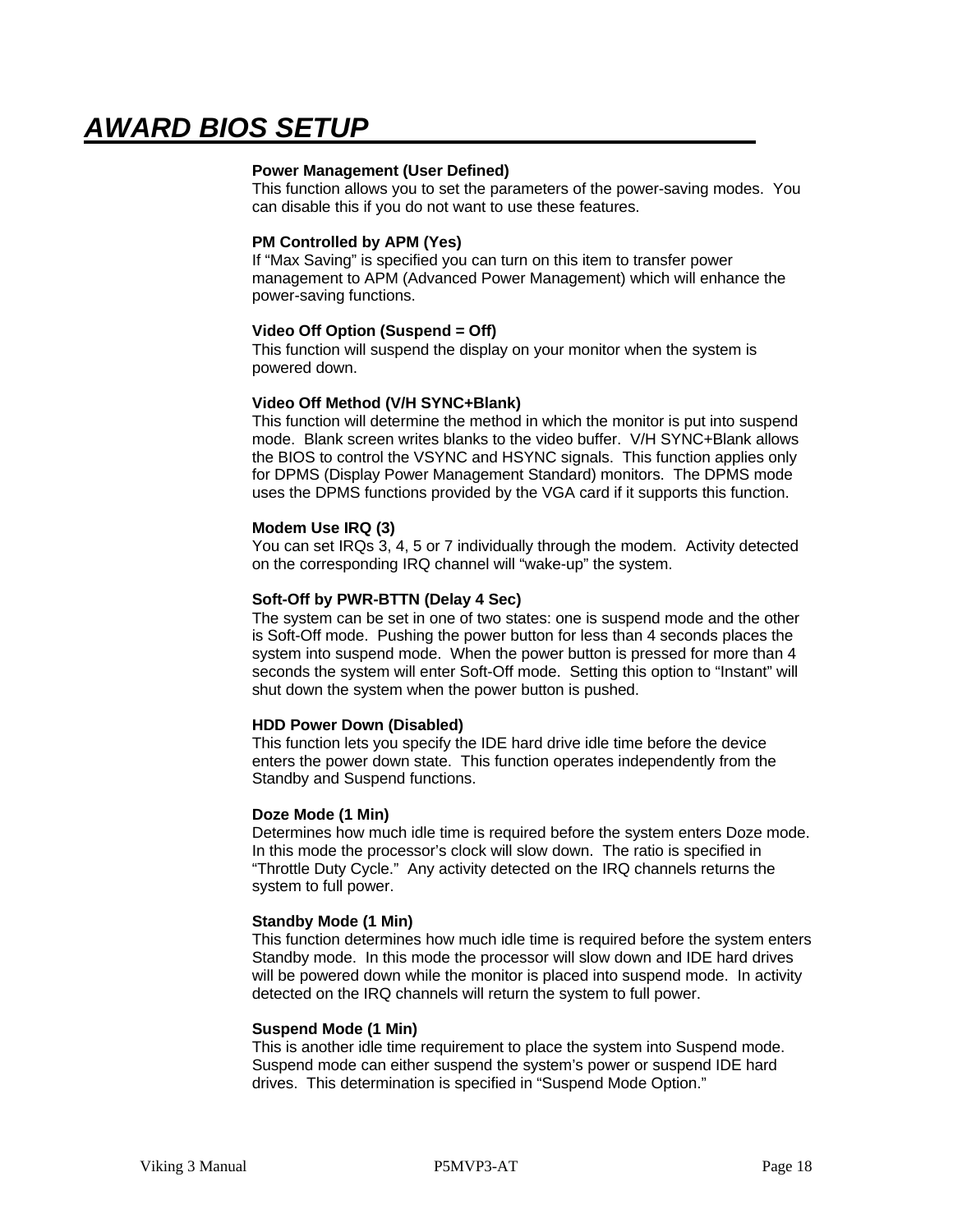#### **VGA (Off)**

This function allows you to monitor the video display. Setting this to NO resumes the system from Doze mode or Standby mode once an activity is detected.

#### **LPT&COM (LPT/COM)**

This function allows you to monitor the activities of the devices connected to the serial ports and parallel port. Setting this to LPT/COM restores the system from Doze mode or Standby mode if any activity is detected from these devices.

#### **HDD&FDD (ON)**

This functions monitors the floppy and hard drives. Setting the value to NO will resume the system from Doze mode or Standby mode if any activity is detected from those devices.

#### **Resume by Ring (Disabled)**

Enabling this function will power on the system if an external fax/modem receives an incoming call.

#### **Resume by Alarm (Disabled)**

Enabling this function will power on the system at the specified time and date. Setting the day of the month to zero specifies everyday as opposed to a specific day.

### 4.7 PnP/PCI Configuration Setup

The PnP/PCI Configuration menu allows you to configure the ISA and PCI devices installed on your system.

| ROM PCI/ISA BIOS (2A5LEE3E)<br>PNP/PCI CONFIGURATION<br>AWARD SOFTWARE, INC.                                                            |                                                                                                                                                                                        |  |  |  |
|-----------------------------------------------------------------------------------------------------------------------------------------|----------------------------------------------------------------------------------------------------------------------------------------------------------------------------------------|--|--|--|
| PNP OS Installed<br>: Yes<br>Resources Controlled By : Auto<br>Reset Configuration Data : Disabled<br>ACPI I/O Device Node<br>: Enabled | : Disabled<br>PCI Delay Transaction<br>PCI IRQ Actived By : Level<br>Assign IRQ For USB : Enabled<br>Assign IRQ For VGA : Enabled                                                      |  |  |  |
|                                                                                                                                         | $ESC : 0$ uit $\qquad$<br>Tilt: Select Item<br>F1.<br>: Help PU/PD/+/- : Modify<br>: Old Values (Shift)F2 : Color<br>F5<br>F6.<br>: Load BIOS Defaults<br>F7.<br>: Load Setup Defaults |  |  |  |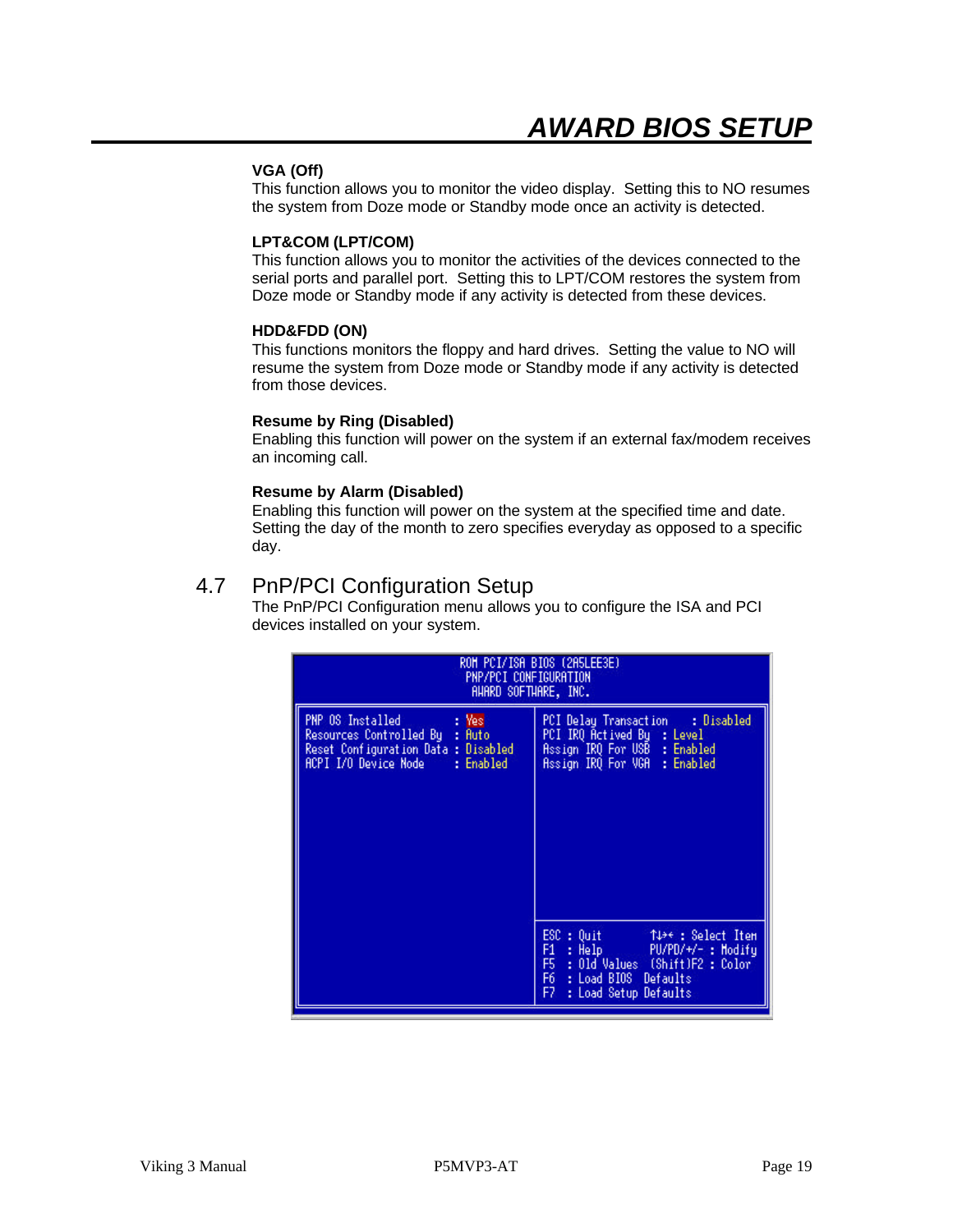#### **PnP OS Installed (Yes)**

Normally PnP resources are allocated by the BIOS during POST (Power On Self Test). If you are using a PnP operating system (e.g. Windows 98), set this item to "Yes" to instruct the BIOS to configure only the resources for devices needed during the boot process (e.g. video cards and SCSI controllers). The rest of the system's resources will then be allocated by the PnP operating system.

#### **Resources Controlled By (Auto)**

This option allows you to individually assign IRQs and DMAs to the ISA and PCI devices. You will need to set the value to "Manual" if you wish to do so.

#### **Reset Configuration Data (Disabled)**

In case conflict occurs after you assign the IRQs or after you have configured your system, you can enable this function to allow your system to automatically reset your configuration and reassign the IRQs.

#### **ACPI I/O Device Mode (Enable)**

Enables or disables ACPI I/O devices.

#### **PCI Delay Activated By (Level)**

Specifies to the chipset whether IRQ signal input is a Level or an Edge trigger.

#### **Assign IRQ for USB (Enabled)**

When set to DISABLED the BIOS will not assign an IRQ for USB devices. If your USB device(s) requires an IRQ then leave this option enabled.

#### **Assign IRQ for VGA (Enabled)**

Disabling this option will instruct the BIOS to not assign an IRQ for the video card. If your video card requires an IRQ then leave this option enabled.

### 4.8 Load BIOS Defaults

Use this option to load the BIOS defaults during troubleshooting if it becomes necessary to do so. Loading BIOS defaults loads settings concurrent with the least optimized system performance. This function does not affect settings made in the Standard CMOS Setup menu.

### 4.9 Load Setup Defaults

Use this option to load the system configuration defaults during troubleshooting if it becomes necessary to do so. Loading Setup defaults loads settings concurrent with the most optimized system performance. This functions does not affect the settings made in the Standard CMOS Setup menu.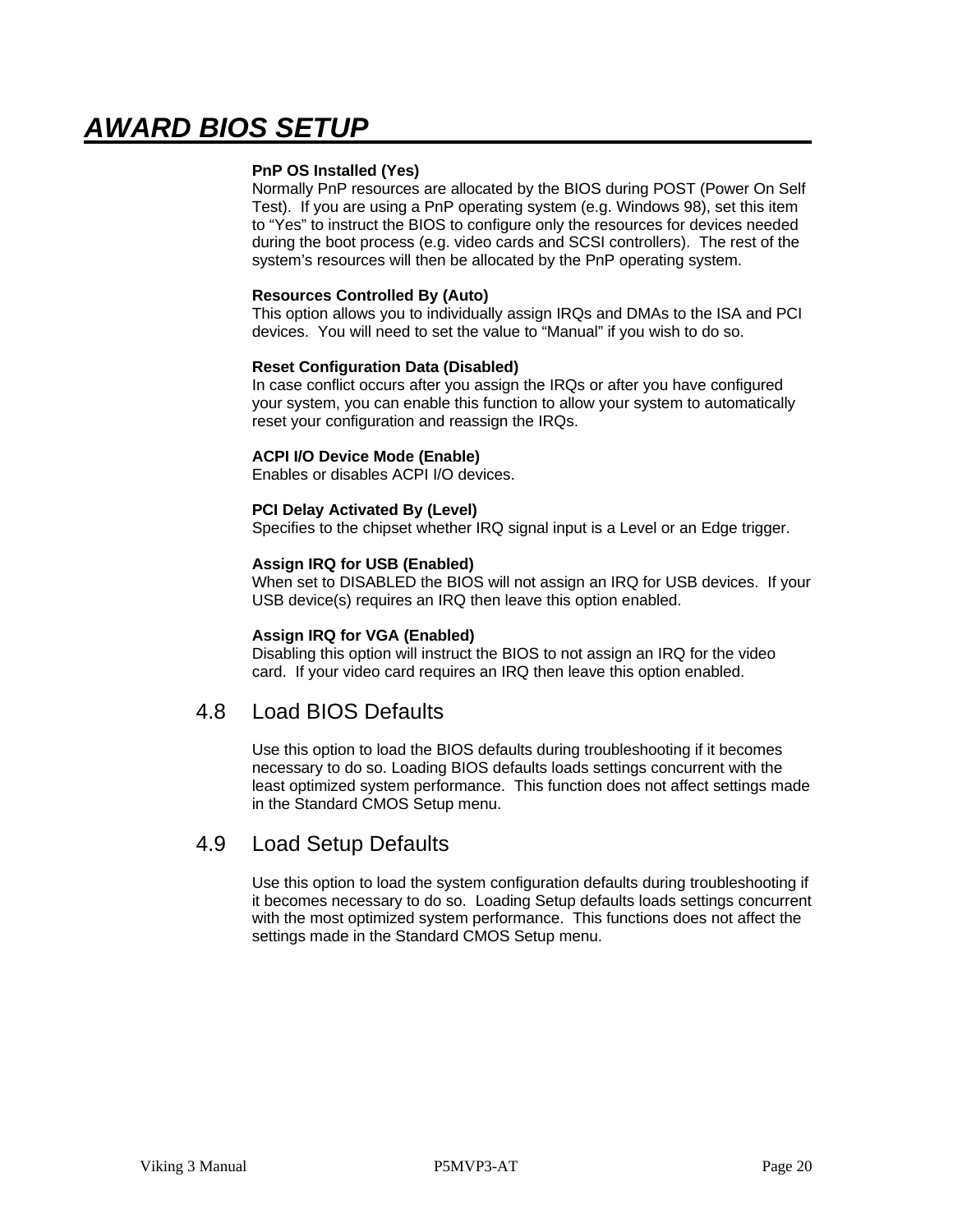## 4.10 Integrated Peripherals

This menu is where you can configure your Input/Output features.

| ROM PCI/ISA BIOS (2A5LEE3E)<br>Integrated Peripherals<br>AWARD SOFTWARE, INC.                                                                                                                                                                                                                                                                                                                                                                                                                                                          |                                                                                                                                                                                                     |  |  |  |  |
|----------------------------------------------------------------------------------------------------------------------------------------------------------------------------------------------------------------------------------------------------------------------------------------------------------------------------------------------------------------------------------------------------------------------------------------------------------------------------------------------------------------------------------------|-----------------------------------------------------------------------------------------------------------------------------------------------------------------------------------------------------|--|--|--|--|
| OnChip IDE First Channel : Enabled<br>IDE Primary Master PIO : Auto<br><b>IDE Primary Master UDMA : Disabled</b><br>IDE Primary Slave PIO : Auto<br><b>IDE Primary Slave UDMA : Disabled</b><br>OnChip IDE Second Channel: Enabled<br>IDE Secondary Master PIO : Auto<br>IDE Secondary Master UDMA: Disabled<br>IDE Secondary Slave PIO : Auto<br>IDE Secondary Slave UDMA: Disabled<br>Onboard FDC Controller<br>: Enabled<br>Onboard COM Port 1 : 3F8/IRQ4<br>Onboard COM Port 2 : 2F8/IRQ3<br>OnBoard COM Port 2 Mode<br>: Standard | Onboard Print Port : 378<br>Onboard Print Port Mode : Normal                                                                                                                                        |  |  |  |  |
| : Disabled<br><b>IDE HDD Block Mode</b>                                                                                                                                                                                                                                                                                                                                                                                                                                                                                                | ESC : Quit<br>$\uparrow \downarrow \rightarrow \cdot$ : Select Item<br>F1 : Help PU/PD/+/- : Modify<br>F5 : Old Values (Shift)F2 : Color<br>F6 : Load BIOS Defaults<br>F7.<br>: Load Setup Defaults |  |  |  |  |

**On-Chip Primary PCI IDE (Enabled)**

**On-Chip Secondary PCI IDE (Enabled)**

Disabling either of these channels will disable support for the respective IDE channel.

**IDE Primary Master PIO (Auto) IDE Primary Slave PIO (Auto)**

## **IDE Secondary Master PIO (Auto)**

### **IDE Secondary Slave PIO (Auto)**

Setting this option to Auto activates the hard drive speed auto-detection function. The PIO mode specifies the data transfer rate of the hard drive.

*Examples:*

*Mode 0 data transfer rate is 3.3MB/sec*

*Mode 1 data transfer rate is 5.2MB/sec*

*Mode 2 data transfer rate is 8.3MB/sec*

*Mode 3 data transfer rate is 11.1MB/sec*

*Mode 4 data transfer rate is 16.6MB/sec*

If your hard drive's performance becomes unstable it may be necessary to set it to a slower rate instead of Auto.

#### **Onboard FDC Controller (Enabled)**

Enables or disables the on-board floppy drive support. Disable this function if you plan to use a controller card with floppy drive support.

*NOTE: It is recommend that you do not use IDE/FDD controller cards on motherboards which support these functions natively.*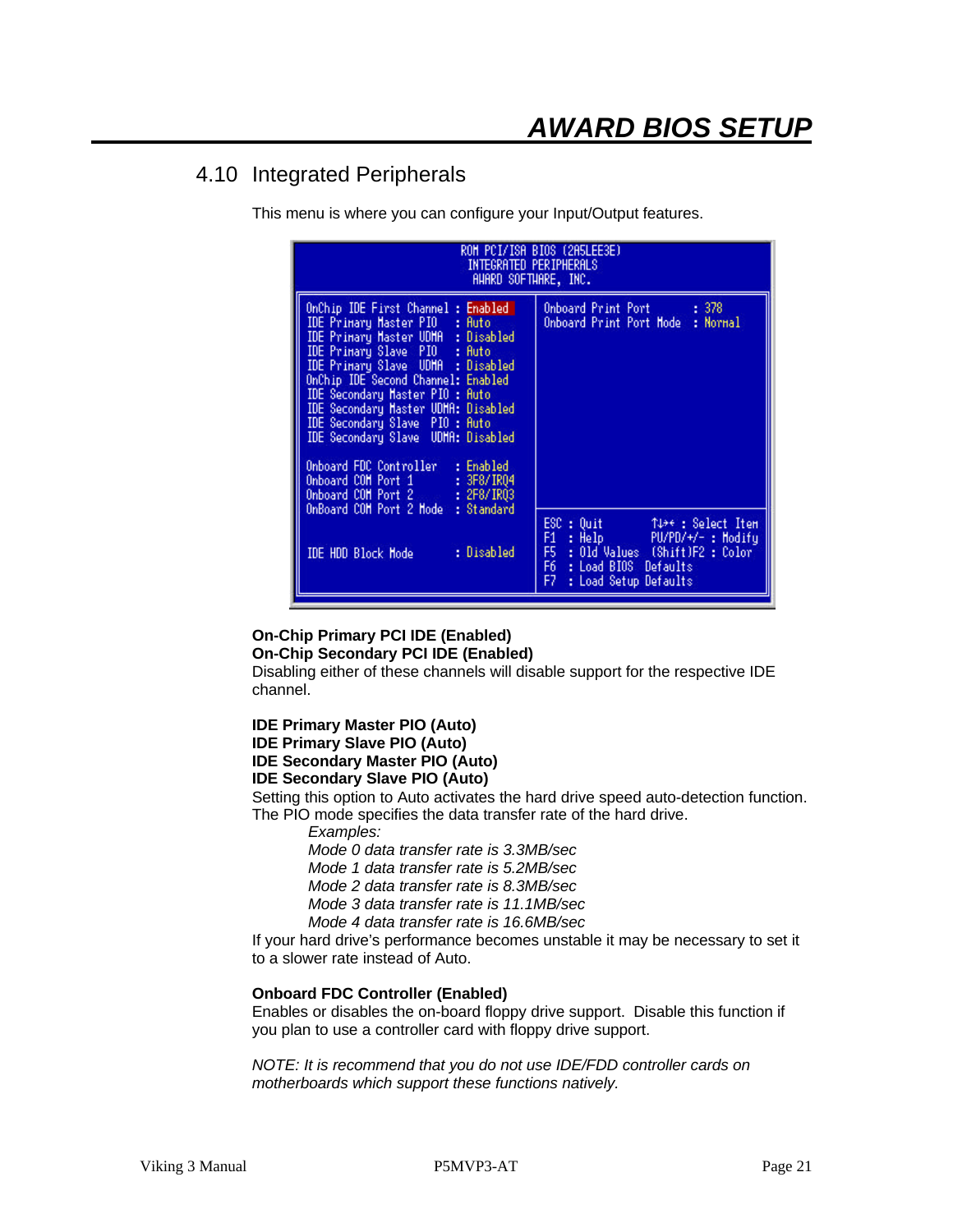## **Onboard COM Port 1 (3F8/IRQ4)**

**Onboard COM Port 2 (2F8/IRQ3)**

These options allow you to specify the input/output addresses and IRQs for the serial ports. You can also choose to disable them as well.

#### **Onboard COM Port 2 Mode (Standard)**

This function allows you to specify the COM Port 2 operation mode as Standard, HPSIR or ASKIR.

#### **IDE HDD Black Mode (Disabled)**

This feature enhances hard drive performance by making multi-sector transfer instead of one sector per transfer. Most IDE hard drives, except early designs, support this feature.

#### **Onboard Print Port (378)**

This option allows you to specify the input/output address of your printer port (LPT1). You can also choose to disable the printer port.

#### **Onboard Print Port Mode (Normal)**

This feature lets you select which mode the printer port will operate in:

| Normal     | Standard and Bi-Directional Printer Port |
|------------|------------------------------------------|
| <b>FPP</b> | <b>Enhanced Printer Port</b>             |
| <b>FCP</b> | <b>Extended Printer Port</b>             |

Normal mode is the IBM AT and PS/2 compatible mode. EPP mode enhances the printer port's throughput by directly writing/reading data to/from the printer port with latch. ECP mode supports DMA and RLE (Run Length Encoded) compression and decompression.

### 4.11 Supervisor and User Password

You can use these two options to set the supervisor password (restricts access to the Award BIOS Setup) and the user password (restricts access to the system). Once you have entered the password the system will prompt you to reenter the password to confirm the selection.

*NOTE: If you have forgotten your password, you can clear the CMOS (refer to the Special Jumpers Chart) which will clear all user-defined settings and passwords in the BIOS.*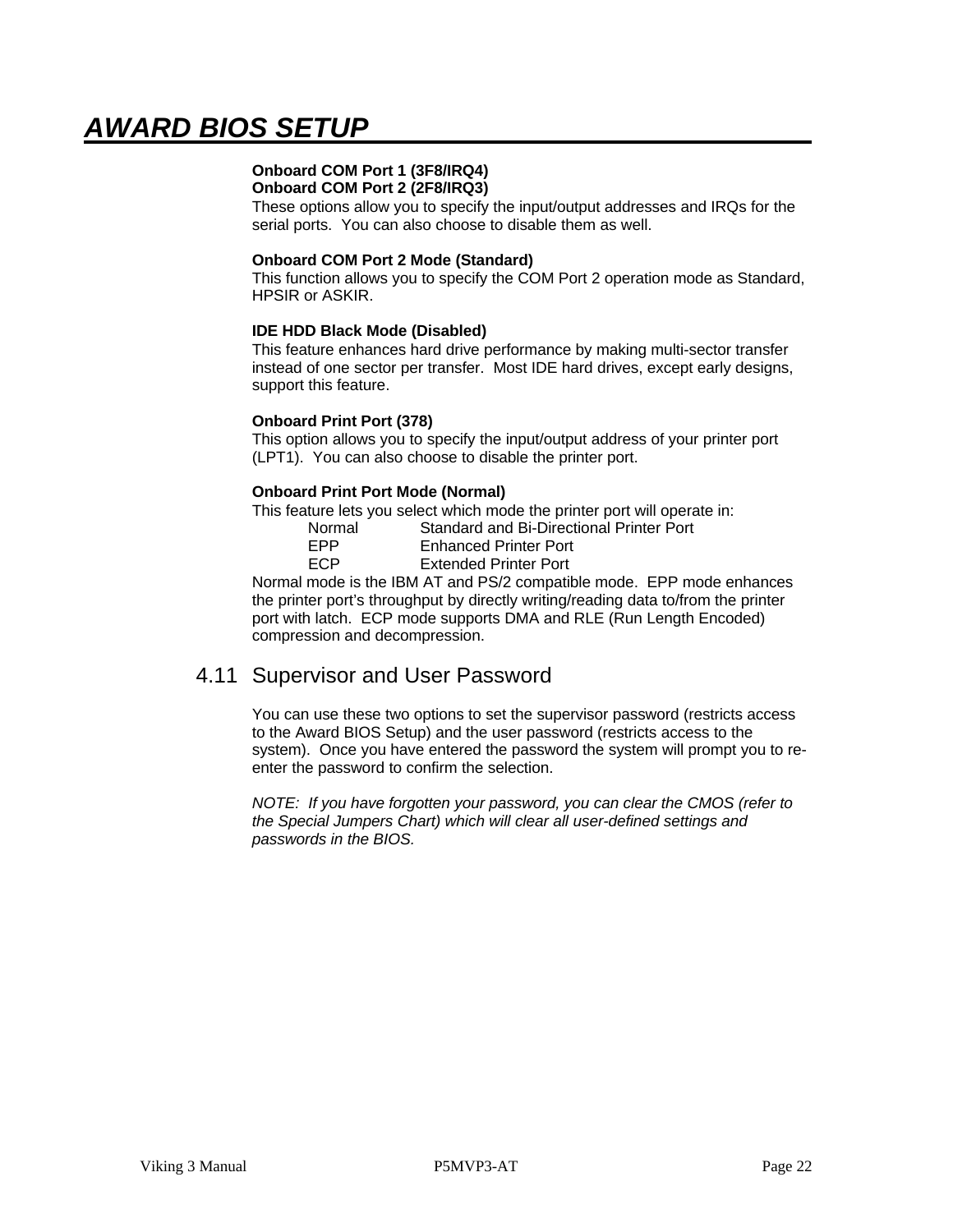## 4.12 IDE HDD Auto Detection

You can use this function to automatically configure your IDE hard drives and write the information in the Standard CMOS Setup menu.

|                   |             |             |              | <b>CMOS SETUP UTILITY</b><br>AWARD SOFTWARE, INC. |                                           |          |                     |             |
|-------------------|-------------|-------------|--------------|---------------------------------------------------|-------------------------------------------|----------|---------------------|-------------|
| <b>HARD DISKS</b> | <b>TYPE</b> | <b>SIZE</b> | <b>CYLS</b>  | HEAD                                              | PRECOMP                                   | LANDZ    | <b>SECTOR</b>       | <b>MODE</b> |
| Primary Master:   |             |             |              |                                                   |                                           |          |                     |             |
|                   |             |             |              |                                                   |                                           |          |                     |             |
|                   |             |             |              |                                                   |                                           |          |                     |             |
|                   |             |             |              |                                                   |                                           |          |                     |             |
|                   |             |             |              |                                                   |                                           |          |                     |             |
|                   |             |             |              |                                                   | Select Primary Master Option (N=Skip) : N |          |                     |             |
| <b>OPTION</b>     | SIZE.       | CYLS.       | <b>HEADS</b> | <b>PRECOMP</b>                                    | LANDZONE SECTORS                          |          | <b>MODE</b>         |             |
| 1(Y)              | 516         | 1120        | 16           | 65535                                             | 1119                                      | 59       | <b>NORMAL</b>       |             |
| 2<br>$\mathbf{3}$ | 516<br>516  | 524<br>560  | 32<br>32     | $\Omega$<br>65535                                 | 1119<br>1119                              | 63<br>59 | <b>LBA</b><br>LARGE |             |
|                   |             |             |              |                                                   |                                           |          |                     |             |

When this utility detects an IDE hard drive, it will list the parameters for that drive in the lower section of the display where you can choose which set of parameters and mode you wish to use by selecting the corresponding number. Entering a "Y" instead of a number will use a default setting and will put the drive into LBA mode if supported by the drive. This option is generally recommended for most applications. Pressing the "N" key will instead skip to the next drive.

Once the auto-detection process is completed the selected parameters will be written into the Standard CMOS Setup menu.

*NOTE: If your hard drive was already formatted on an older system incorrect parameters may be detected. You will either need to enter in the correct parameters in the Standard CMOS Setup menu or re-format the drive using a Low Level Format utility. Using a Low Level Format utility will erase all information that may be on the drive.*

## 4.13 Save and Exit Setup

Select this option to save all changes made in the Setup utility and reboot the system.

## 4.14 Exit Without Saving

Select this option to reboot the system without saving any of the changes made in the Setup utility. It may be necessary to do this if you have made some changes that you are either unsure of, or if you have forgotten which parameters you have changed and are not sure if you want to keep them.

Rev 6-30-98 DS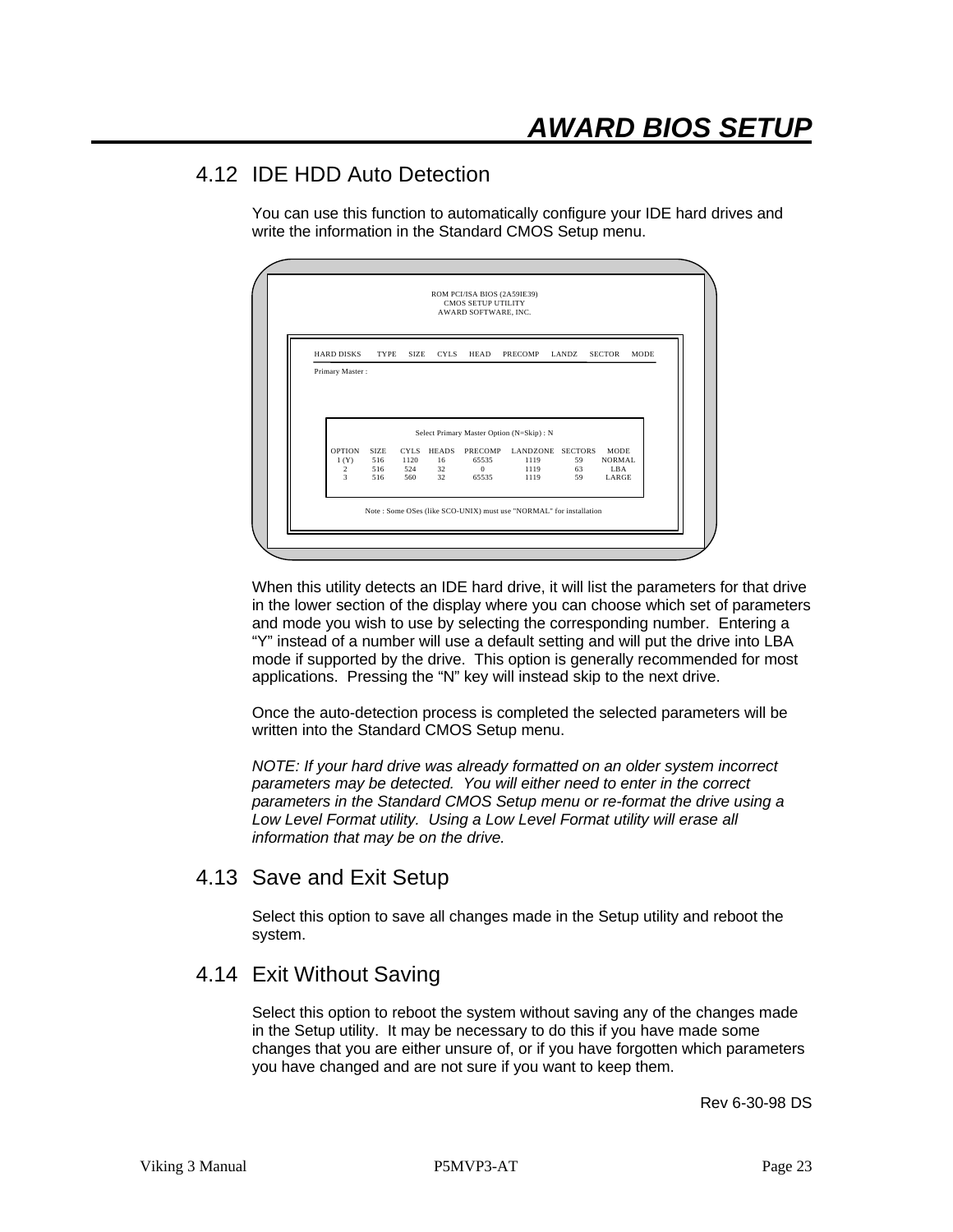# *TROUBLESHOOTING*

**I keep hearing about people overclocking their CPUs. What does this mean and how do I do it?** Overclocking your CPU means that you are setting the jumpers to make the CPU run faster (e.g. setting jumpers to 166MHz to make your 133MHz CPU run faster). Okay so now it's running at 166MHz, but the heat buildup increases and you will shorten the life of your CPU. EFA Corporation does not condone overclocking your CPU on our motherboards, doing so WILL VOID THE WARRANTY ON YOUR MOTHERBOARD. If your CPU was designed to run at 133MHz you should keep it at 133MHz.

#### **I recently upgraded my motherboard on my Windows 95 system and when I started using it, I got a blue screen that popped up telling me that my system is now using "Compatibility Mode Drivers". My system is now running slow because of them and I can't figure out how to get them off my system.**

Typically Windows 95 will use Compatibility Mode Drivers when you change the chipset and your motherboard. This occurs because the old IDE device drivers that Windows 95 was using on the previous motherboard are incorrect, so Windows will try to compensate for this by using 16-bit Compatibility Mode Drivers. This will make your system's performance slower since 16-bit drivers are slower than the 32-bit drivers. In order to correct this, you can reinstall Windows 95 on top of the current installation and it SHOULD load the correct 32-bit drivers for your IDE devices. However, this does not always happen, in that case the only solution is to remove Windows 95 and reinstall it from scratch. This will ensure that you do not have Compatibility Mode Drivers anymore. It is EFA Corporation's recommendation that you reinstall Windows 95 whenever you change your motherboard's chipset.

#### **My system has all the necessary components installed but I cannot get a display on my monitor.**

If you have a speaker connected to your motherboard then listen for beeps when you power on the system. If you hear any beeps then refer to the POST Error Beeps to determine what is causing the problem.

If you do not hear any beeps then pull all components out of your system and take the following steps:

- Reinstall the processor, making sure it is seated firmly in the CPU socket.
- Reinstall the DIMM memory modules and make sure they are securely fastened in the DIMM sockets.
- Reinstall the VGA card, again making sure that it is sitting correctly in the PCI or AGP slot.
- Reconnect the power cables to the motherboard, making sure that the AT power cables have the black ground wires next to eachother when they are installed. For ATX power cables the connector can only go in one way. Make sure that the power cables are firmly seated in the socket.
- Reconnect the keyboard.
- Reconnect the monitor cable to your VGA card and make sure that the connection is secure.
- Double-check all jumper settings against the Jumper Setting charts to make sure that you have the correct jumper settings for your processor and power supply.
- Turn on the Power without any floppy or hard drives installed.

If your system boots, then you will be able to install other components one at a time to determine which component is causing your system to fail.

If you still cannot get the system to boot, refer to the Special Jumper Settings chart and clear the CMOS and try to reboot again.

#### **If I am using a 100MHz bus speed processor, such as AMD's K6-2 300MHz processor do I have to use PC100 compliant SDRAM?**

Absolutely, although some 66MHz SDRAM modules have been able to tolerate the increased bus speed, it is not recommended to use them as you will shorten the life of the DIMM module and open your system up to the possibility of a crash.